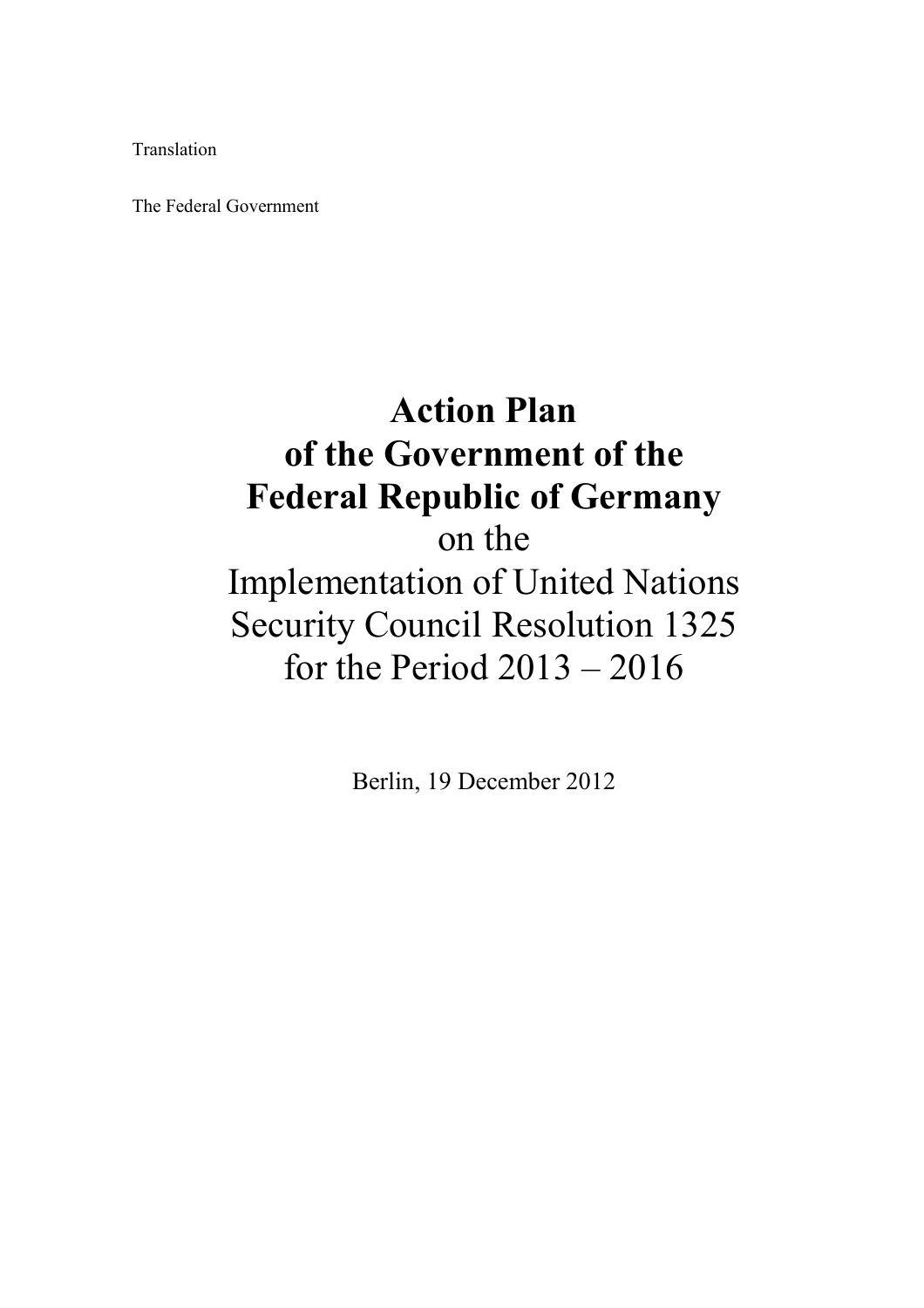# **Table of contents**

| I.                         | Introduction                        |                                         | $[3]$  |
|----------------------------|-------------------------------------|-----------------------------------------|--------|
| П.                         | <b>Targets</b>                      |                                         | $[7]$  |
| Ш.                         | <b>Measures</b>                     |                                         | [8]    |
|                            | 1.                                  | <b>Prevention</b>                       | [8]    |
|                            | 2.                                  | Preparation of operations,              |        |
|                            |                                     | basic, advanced and continuing training | [9]    |
|                            | 3.                                  | Participation                           | $[12]$ |
|                            | 4.                                  | <b>Protection</b>                       | $[13]$ |
|                            | 5.                                  | <b>Reintegration and reconstruction</b> | [16]   |
|                            | 6.                                  | <b>Criminal prosecution</b>             | $[19]$ |
| IV.                        | <b>Principles of implementation</b> |                                         | $[22]$ |
| <b>Annex:EU</b> indicators |                                     |                                         | [24]   |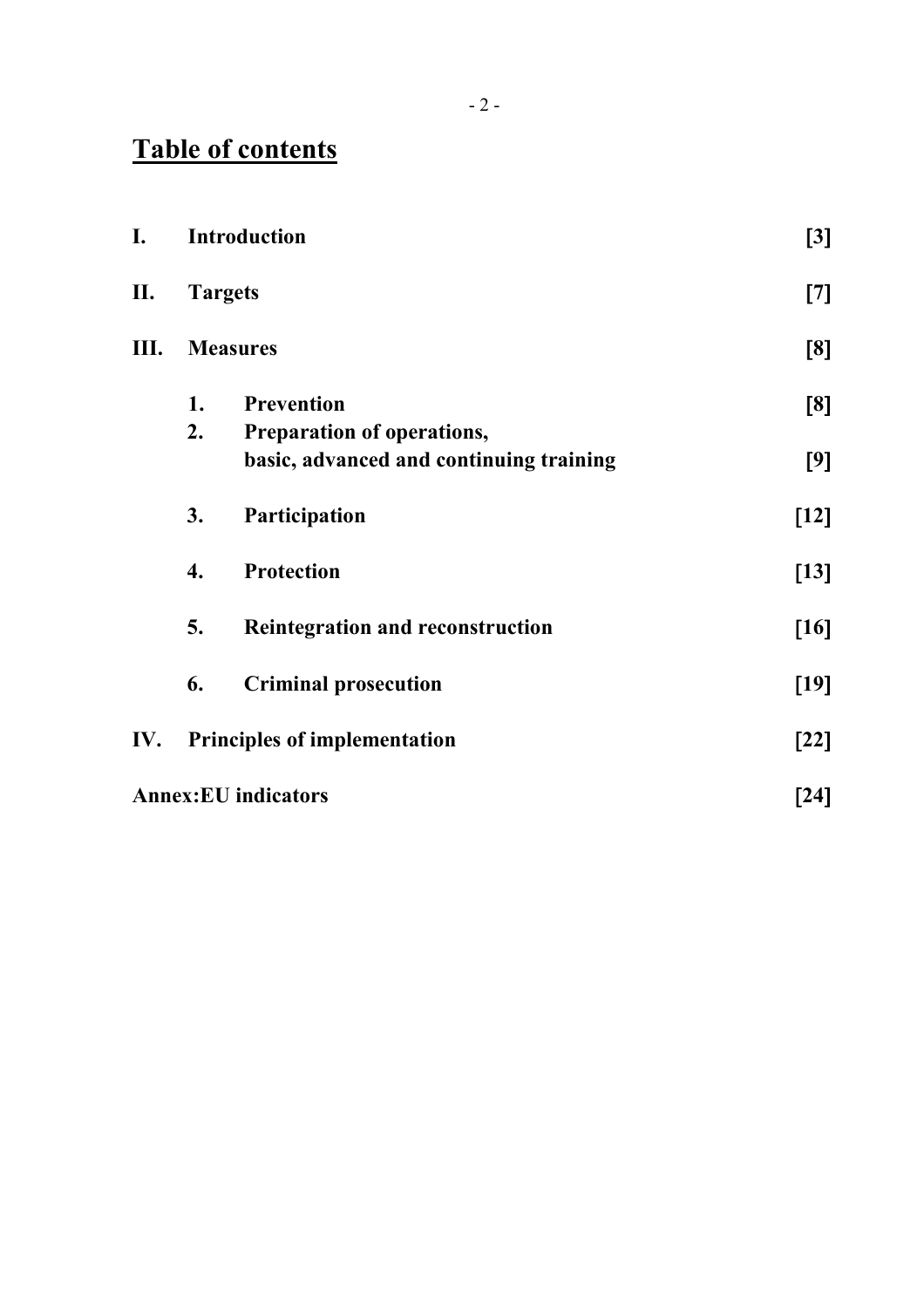*"Nowhere in the world can conflicts be solved if half the population is not contributing to the solution, and if their needs are ignored. The Federal Government is committed to strengthening the role of women in peace processes. This is not only about protecting human rights, it is also about fostering stable societies and economic growth, thereby creating the basis for sustainable development."*

Markus Löning, Federal Government Commissioner for Human Rights Policy and Humanitarian Aid at the Federal Foreign Office

#### **I. Introduction**

The purpose of Security Council Resolutions 1325 (2000) and 1820 (2008) is to increase the participation of women in crisis prevention, conflict management and post-conflict peacebuilding to protect them against gender-based violence and in particular sexual violence in situations of armed conflict. These targets were given sharper focus and further development with the follow-up Security Council Resolutions 1888 (2009), 1889 (2009) and 1960 (2010) as well as through various statements of the Security Council Presidency.

The adoption of Resolution 1325 on 31 October 2000 marked a watershed in the approach to security policy issues in the United Nations. With Resolution 1325, the Security Council calls for women to play an active role in all phases of conflict management and prevention.

*The Security Council deals regularly with the topic of "women, peace and security". The four follow-up resolutions to Resolution 1325 and the statements of the Security Council Presidency emphasize the importance of this topic. While Resolutions 1325 and 1889 place emphasis on the role of women in post-conflict peacebuilding and the integration of women in all phases of peace processes as an essential prerequisite for sustainable peace and security, Resolutions 1820, 1888 and 1960 deal in particular with the protection against sexual violence and with putting an end to impunity.*

Resolution  $1325<sup>1</sup>$  addresses a number of different stakeholders with a broad range of demands. It is directed at the Secretary-General of the United Nations, at the member states of the United Nations, as well as at parties to armed conflicts, donors and mediators in conflict situations. It calls for, inter alia, the increased participation of women in national and

<sup>1</sup> "Resolution 1325" will hereafter be referred to even when the other above-mentioned resolutions are also meant.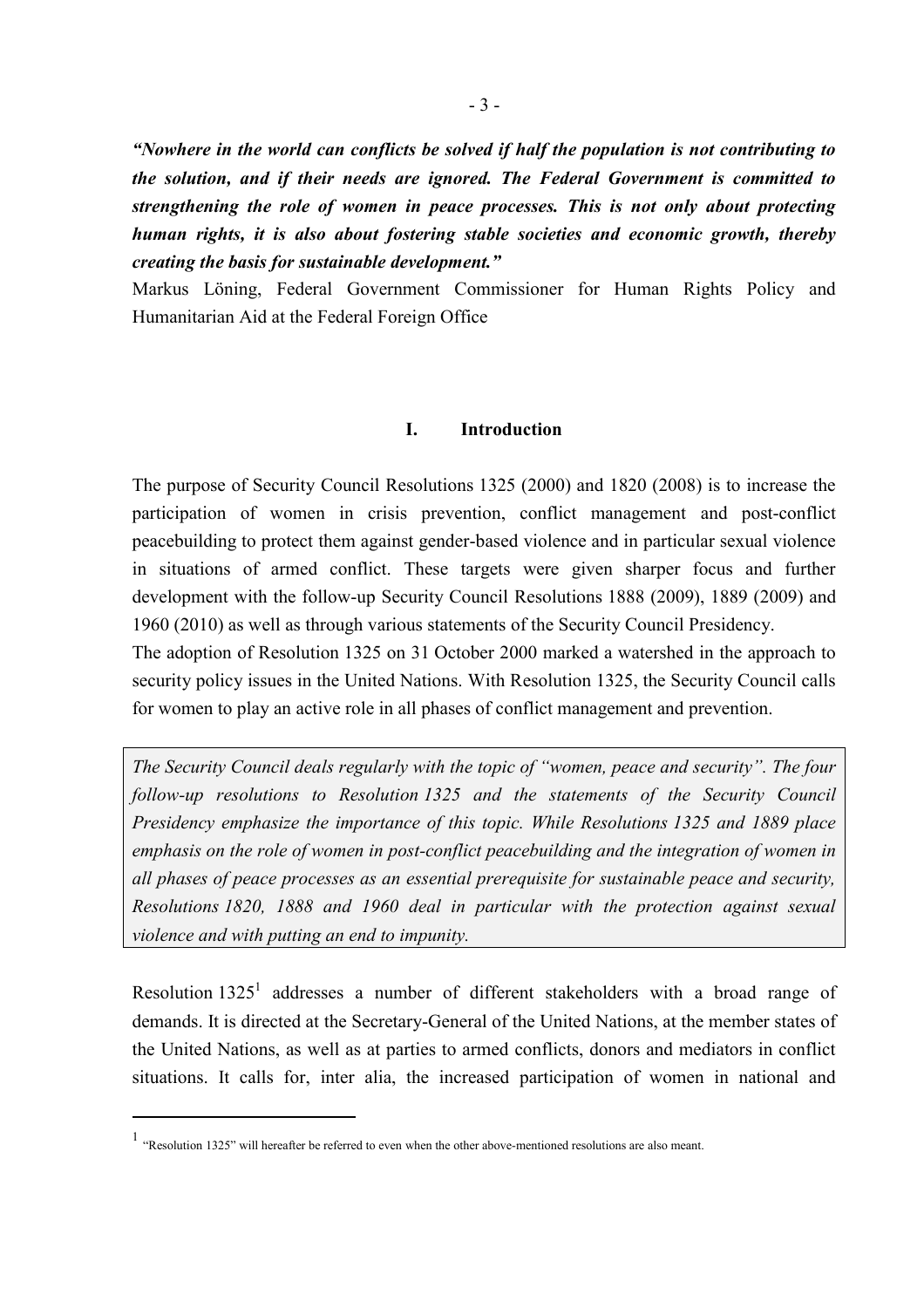international institutions involved in conflict management, the appointment of more women as Special Representatives of the UN Secretary-General and the strengthening of the role of women in United Nations peace missions, as well as the integration of a gender perspective in United Nations peacekeeping operations and reconstruction and reintegration measures. It emphasizes the special responsibility of parties to a conflict to involve women in the peace processes, to respect the rights of women and girls in conflicts and to take specific measures to ensure their protection while combating sexual violence and abuse. All stakeholders involved in processes of peacekeeping and conflict resolution are called upon to respect the special needs of women and girls in conflict situations and in reconstruction processes, to put an end to legal impunity and to promote women's peace initiatives. Even if all of the demands of Resolution 1325 have by no means been implemented yet, significant progress has been made since the resolution was adopted: Today, the participation of women and other aspects of gender mainstreaming are a part of the planning and recruiting of UN and EU peace missions.

*The Action Plan incorporates recent findings from gender studies that already play a role in the follow-up resolutions to Resolution 1325. In order to counteract a simplified man-woman polarization and the related problematic perpetrator-victim labelling, the Action Plan's strategies and measures also take into account men and boys who are victims of sexual violence. In addition, the plan addresses the problem that exists in some areas of the world stemming from predominant notions of masculinity, and makes the communication of this topic a key component of gender-sensitive training and further training measures.*

Resolution 1325 continues to have implications for the decisions and measures taken in the foreign and security policy of the Federal Republic of Germany, the European Union, the Organization for Security and Co-operation in Europe (OSCE), of NATO as well as of other international organizations. During its membership in the United Nations Security Council in the years 2011-2012 for example, Germany supported a comprehensive consideration of Resolution 1325 in the decisions of the Security Council.

The Federal Government's Action Plan is aimed at providing a comprehensive and coherent approach to the implementation of Resolution 1325 and its follow-up resolutions. This approach takes into account both civilian and military aspects and ensures that the activities of all relevant stakeholders are well coordinated. Individual areas of the resolution are already covered by the Federal Government's reports on the implementation of Security Council Resolution 1325, the Action Plan "Civilian Crisis Prevention", Action Plans I and II of the Federal Government to combat violence against women and the Development Policy Action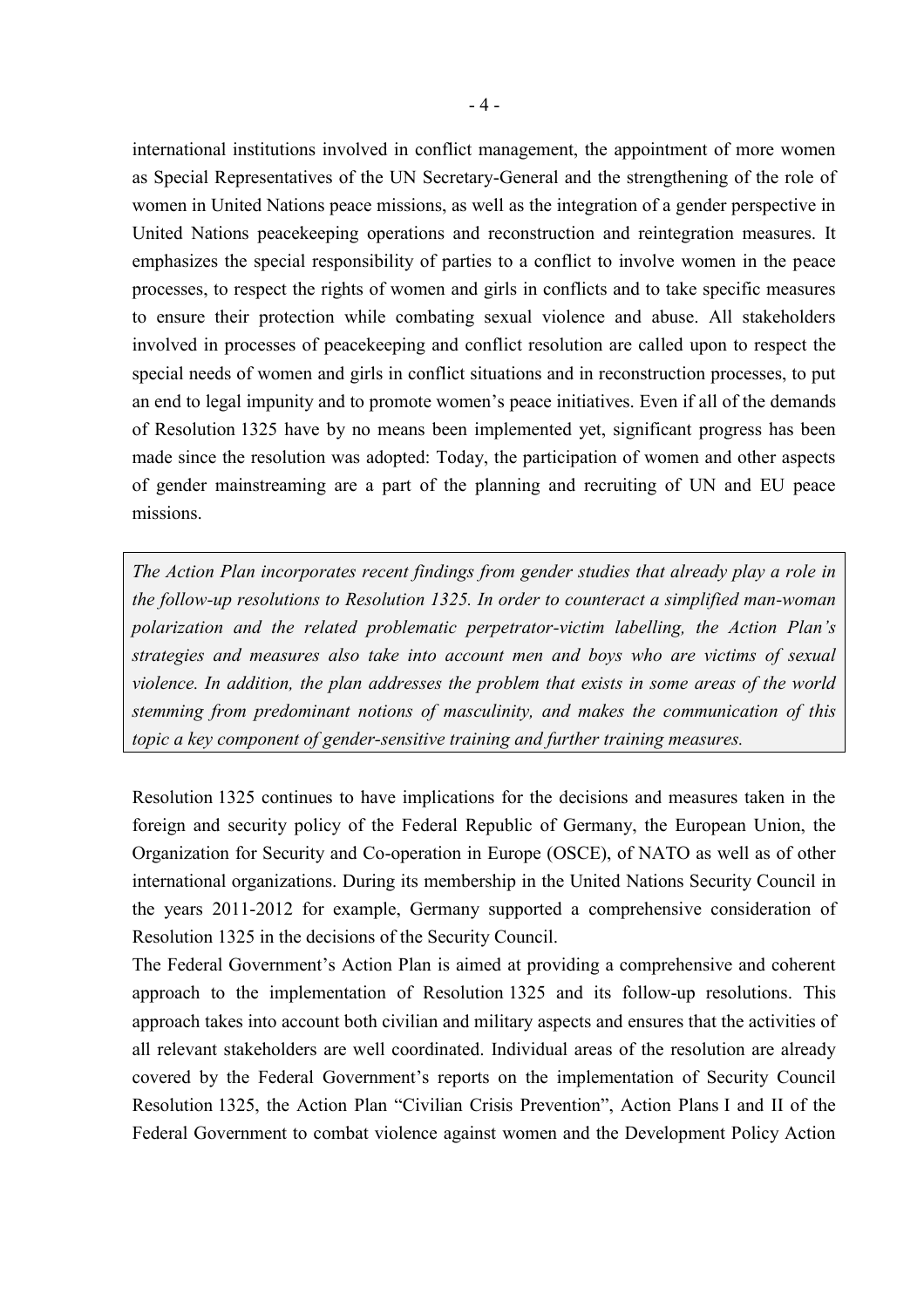Plan on Gender. Nevertheless, the Federal Government, by initiating its own action plan, intends to redouble the strategic orientation of its efforts in the implementation of Resolution 1325. Through the plan, it will anchor the topic more solidly than has so far been the case as a cross-sectoral element in its foreign, security and development policy and give its measures a uniform frame of reference. In the process, the Federal Government hopes to achieve added synergy and mobilization effects and to communicate its activities more effectively both to the interested public and to international partners.

The Action Plan helps promote human rights and the rule of law around the world. The implementation of Resolution 1325 contributes to the enforcement of the human rights of women and girls as is laid out in the United Nations International Bill of Human Rights, in the United Nations Convention on the Elimination of All Forms of Discrimination against Women (Women's Rights Convention CEDAW), including the therein contained possibility of temporary special measures, $<sup>2</sup>$  as well as in other human rights instruments. The Action Plan</sup> therefore complements the Federal Government's Human Rights Action Plan, which underlines the universality of human rights and the significance of the rule of law, including the significance of the rule of law in international relations. It reinforces the integration of a gender perspective in the process of building structures based on the rule of law as well as promoting an independent judiciary, and it seeks to advance equal access to justice.

The National Action Plan is meant to contribute, among other things, to the compliance with and the strengthening of international law. In addition, it contributes to the implementation of the Beijing Platform for Action adopted by the Fourth World Conference on Women in 1995, in particular with regard to areas of concern such as the prevention of violence against women and women in armed conflict.

*In 2010, both the United Nations Security Council and the EU developed indicators for the implementation of Resolutions 1325 and 1820, which are based on the priority areas of prevention, participation, protection, reconstruction and reintegration. The EU indicators build upon the four indicators that were developed by the EU in the year 2008 to promote the implementation of the critical area of concern "Women and armed conflict", as established in the Beijing Platform for Action. Germany was involved in the development of these indicators. The Federal Government's National Action Plan on Resolution 1325 is a* 

<sup>2</sup> *CEDAW, Art. 4 (1) ("Adoption by States Parties of temporary special measures aimed at accelerating de facto equality between men and women shall not be considered discrimination as defined in the present Convention, but shall in no way entail as a consequence the maintenance of unequal or separate standards; these measures shall be discontinued when the objectives of equality of opportunity and treatment have been achieved.") and General recommendation No. 25*

*<sup>(</sup>http://www.un.org/womenwatch/daw/cedaw/recommendations/General%20recommendation %2025%20%28English%29.pdf)*.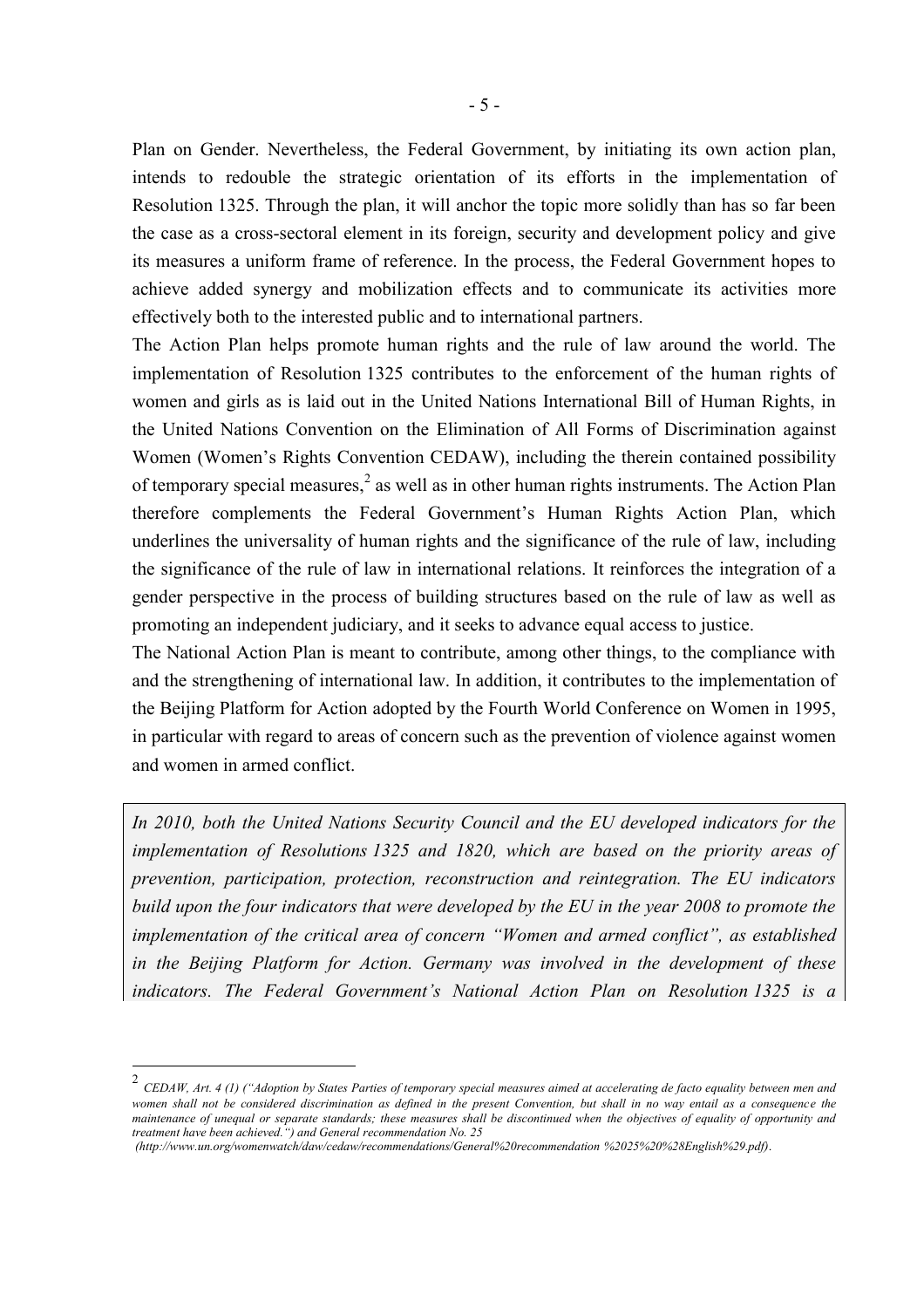*contribution to fulfilling the indicators of both the United Nations and the EU (see EU indicators in the annex).*

*The Federal Government supports the implementation of Resolution 1325 in the EU's common foreign and security policy and in NATO, and has been active in the development of the NATO action plan on Resolution 1325. In the OSCE as well, the Federal Government is promoting the incorporation of the targets of Resolution 1325 in the organization's activities. It supports the Gender Section in the OSCE Secretariat with the aim of integrating a gender perspective in all phases of the "OSCE conflict cycle".*

Positive reciprocal effects can be expected not only in conjunction with the National Action Plans, but also with the strategies on development for peace and security, gender equality, engagement in fragile states as an investment in peace, good governance and human rights put forward by the Federal Ministry for Economic Cooperation and Development (BMZ), as well as with the "EU Action Plan on Gender Equality and Women's Empowerment in Development 2010 to 2015".

#### **II. Targets**

In its third report to the German Bundestag on the implementation of the United Nations Security Council Resolution 1325 in the period July 2007 to July 2010, the Federal Government set four strategic targets, which in light of the particular strengths of the German set of tools and in the interest of a continuity of German activities, shall continue to apply to this Action Plan:

- *Increased involvement of women in national, regional and international institutions and mechanisms aimed at preventing and managing conflicts*
- *A high awareness level regarding gender-specific issues among staff participating in conflict prevention, conflict management and post-conflict peacebuilding*
- *Heightened and appropriate attention to gender perspectives and participation of women in the negotiation and implementation of peace agreements*
- *Heightened and appropriate attention to the needs of women in the planning and carrying out of disarmament, demobilization and reintegration activities (DDR)*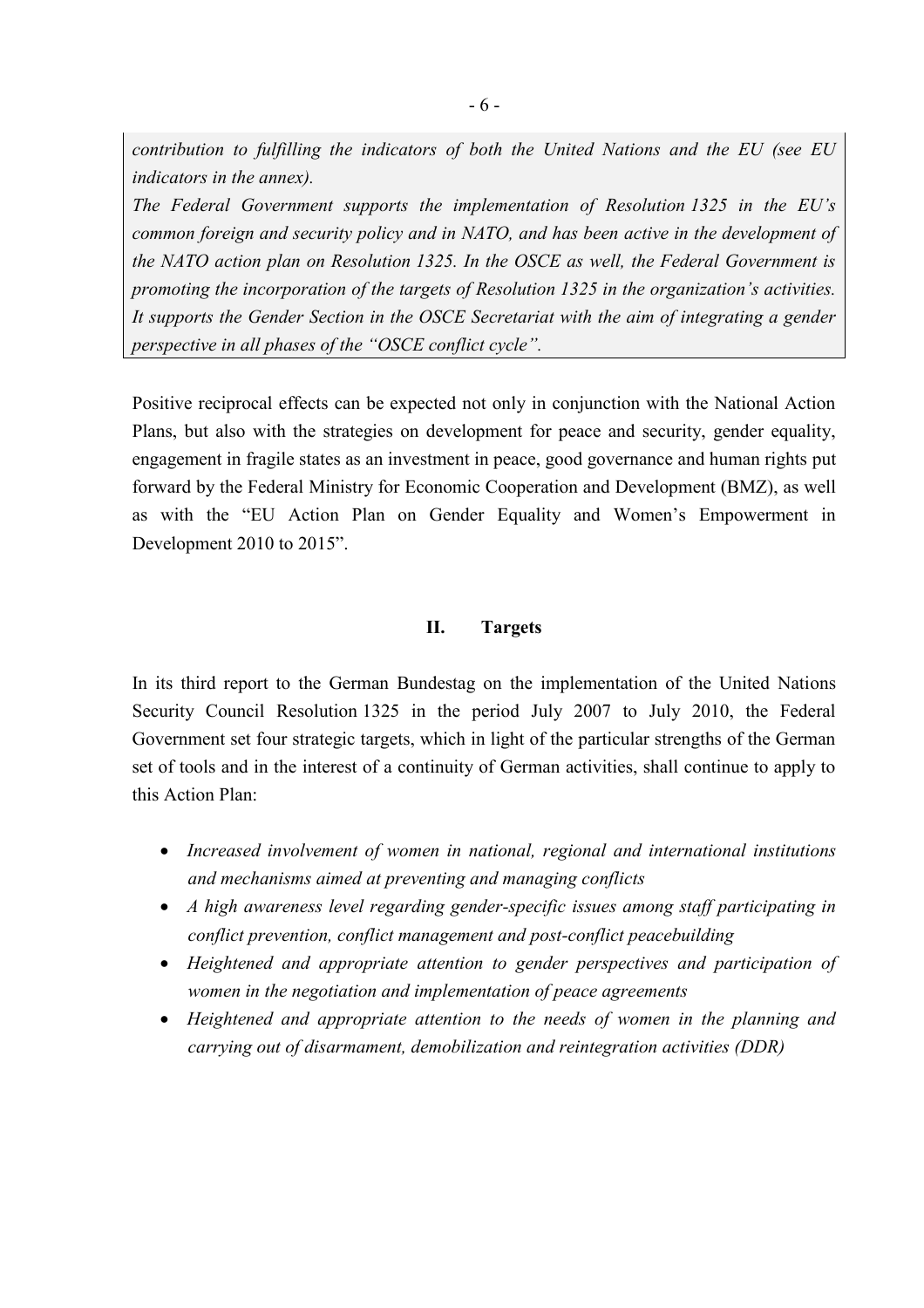The overarching topic of these strategic priorities is the participation of women in crisis prevention, conflict management and post-conflict peacebuilding. Besides this, there are other important targets that the National Action Plan pursues:

- *Effective protection of women and girls against human rights violations*
- *Effective protection of women and girls in conflicts against sexual violence and abuse*
- *Effective prosecution of sexual violence and other crimes against women and girls*

#### **III. Measures**

The National Action Plan's measures address the four priority areas of Resolution 1325 (prevention, participation, protection and reconstruction) and add to these the priority areas mission preparation and criminal prosecution.<sup>3</sup> Based on the phases of a conflict, the order of action areas is as follows: prevention, mission preparation, participation, protection, reconstruction and prosecution. As described above, the aspect of participation is of particular significance.

#### **1. Prevention**

1

The Federal Government promotes reform processes in partner countries in the areas of democracy and the rule of law, with the aim of establishing a just inclusion of the entire population, in particular of women, in politics, development processes as well as in the creation or consolidation of peaceful means for conflict avoidance and settlement. This includes the prevention of conflicts that are frequently accompanied by gender-based violence. Whenever possible, women's peace groups should be consulted in all phases of prevention work.

Effective prevention of violence is unthinkable without the promotion of legal and social equality. Measures that promote the economic *strengthening* of women's positions are an essential component of any *empowerment* of women. The dismantling of legislation that commonly discriminates against women and girls, in particular in the area of inheritance law, land rights and property rights, is an important component of the Federal Government's efforts to promote the legal and social equality of the sexes.

<sup>&</sup>lt;sup>3</sup> With the inclusion of the action areas "mission preparation" and "criminal prosecution", the Federal Government is following a proposal of the German civil society alliance "Bündnis 1325" (www.un1325.de).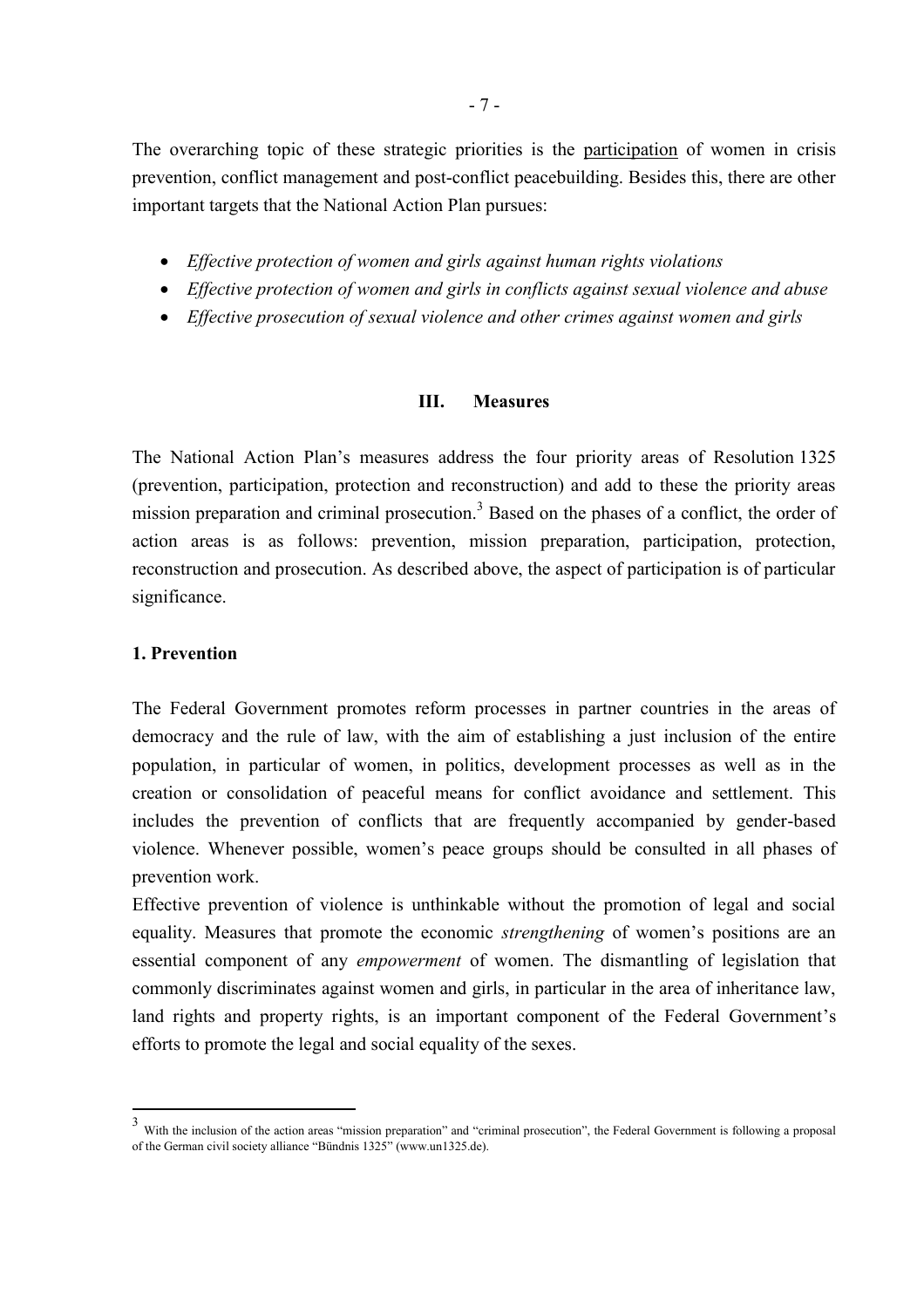- *The Federal Government is committed to a stronger role for gender-based aspects in preventive diplomacy and is increasingly incorporating these aspects in briefings, discussions, concept papers and strategies.* **(AA)<sup>4</sup>**
- *It makes sure that indicators in early warning systems incorporate gender-specific issues*. **(AA, BMZ)**
- *It supports initiatives by men who are committed to combating violence against women.* **(AA, BMZ)**
- *It supports the access of women and girls to the judiciary system, in particular with regard to questions of property rights, ownership and usage rights of land, water and other natural resources, for example within the context of resettlements and reforms of inheritance law, land rights and property rights.* **(AA, BMJ, BMZ)**
- *The Federal Government is committed to developing projects in the fields of disaster prevention and strengthening pre-crisis response capabilities that consider genderspecific issues.* **(AA, BMZ)**

# **2. Preparation of operations, basic, advanced and continuing training**

In national and international activities of peacekeeping, disarmament, demobilization and reintegration (DDR), security sector reform (SSR) and peacebuilding in which Germany is involved, the Federal Government takes the gender perspective into consideration at the earliest stages of situation review, decision-making, planning and preparation.

*In April 2007 the German EU Council Presidency, together with the Hungarian Ministry of Defence, carried out the first EU-internal training on the question of gender-specific aspects in missions conducted within the framework of the Common Security and Defence Policy (CSDP). During the German Council Presidency, the EU checklist for the implementation of Resolution 1325 was incorporated into the planning documents for future civilian CSDP missions and in the field reports from the missions.* 

*Germany supported a study on the implementation of Resolution 1325 in the area of peacekeeping, which was presented at the German House in New York on 8 February 2011. Additionally, in March 2008, new guidelines for the involvement of women in mediation processes drawn up by the UN Secretariat's Political Department were presented at the German House.*

<sup>4</sup> The ministries named in parentheses are responsible for the respective areas.

Translator's note: AA=Federal Foreign Office, BMZ=Federal Ministry for Economic Cooperation and Development, BMJ= Federal Ministry of Justice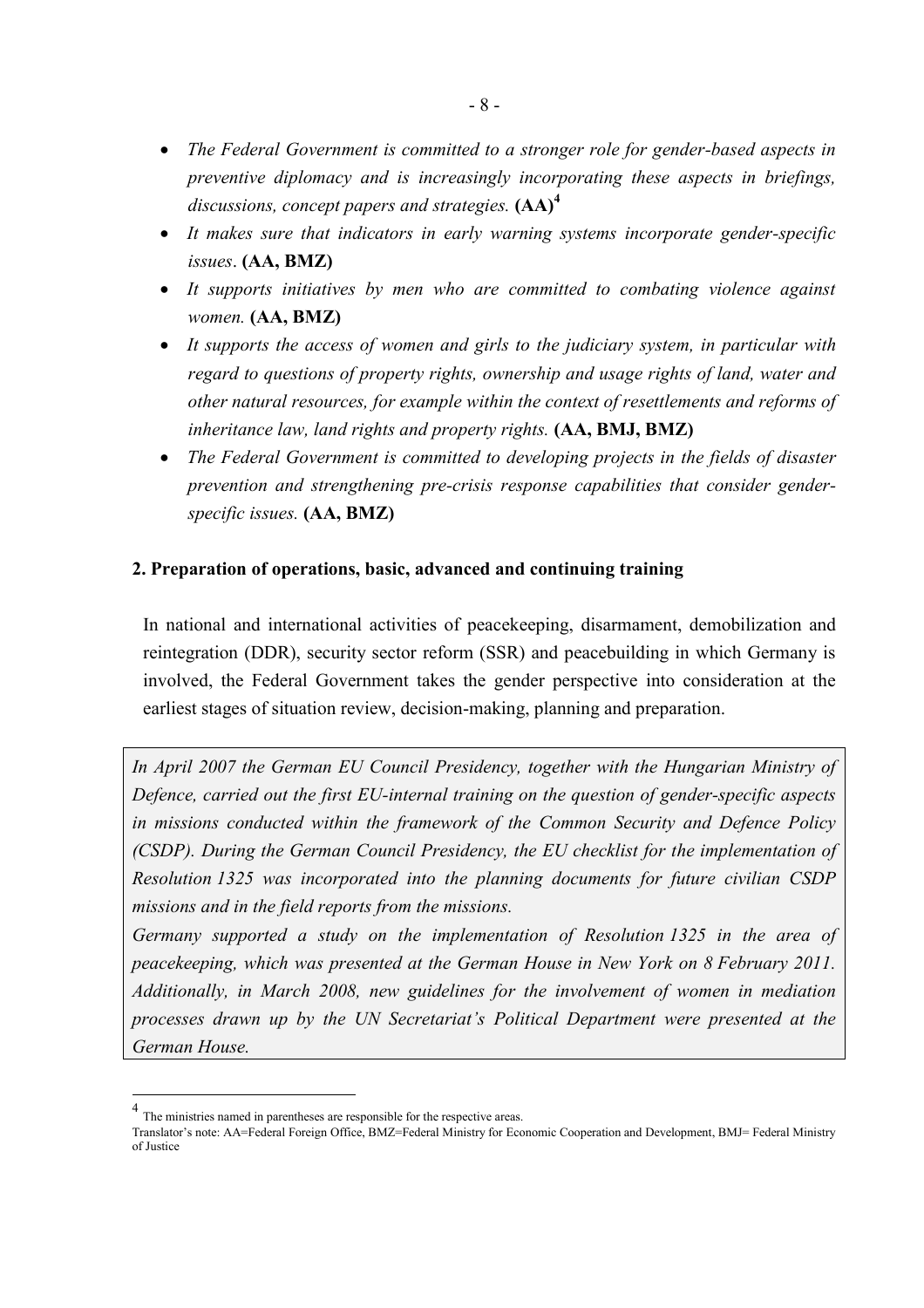Before any individual measures can be taken, a gender-specific analysis of a conflict must be carried out, including an analysis of the particularities of the respective area of operations and of the possible larger impacts of the conflict. A key aspect of further training measures must be the dismantling of gender stereotypes. Taking into consideration the findings of the analysis, a tailor-made and mission-oriented training is then planned out. This also includes awareness-building measures for mission staff regarding trauma and its possible repercussions.

- *The Federal Government ensures the adherence to a gender perspective in the mission-oriented training for German civilian and military staff to be deployed on such missions, and is committed to an appropriate integration of the gender perspective starting already in basic training and carrying on into further and advanced training. (AA, BMI, BMVg, BMZ)<sup>5</sup>*
- *In the Bundeswehr's general career training, in particular in the field of leadership, soldiers are educated as to the significance of a gender perspective in realizing their tasks, and their awareness of the topic is trained. (BMVg)*
- *In order to ensure that soldiers in their pre-deployment training are taught not only the necessary military skills, but also receive additional social and intercultural competencies, particularly regarding the sensitive treatment of gender-specific issues, the Federal Government takes measures to establish an appropriate level of awareness and experience. This entails imparting knowledge about the causes and course of a conflict, as well as knowledge of the social, political and cultural circumstances on the ground. Other topics include measures for the protection against sexual crimes and the rights and special needs of women and children. This applies to*

o *seminars for military leaders at all levels within the framework of their pre-deployment training,*

o *staff carrying out training courses at the locations in the respective area of operations, as well as*

o *pre-deployment training of soldiers of all ranks.* **(BMVg)**

*Within the framework of their basic training for international peace missions in the respective police training centres, police officers are sensitized to the topic of human rights and women's rights. The Federal Government is working toward ensuring that the contents of Resolution 1325 become an integral part of the police force's general preparatory training for deployment abroad. (BMI)*

<sup>5</sup> Translator's note: BMI=Federal Ministry of the Interior, BMVg= Federal Ministry of Defence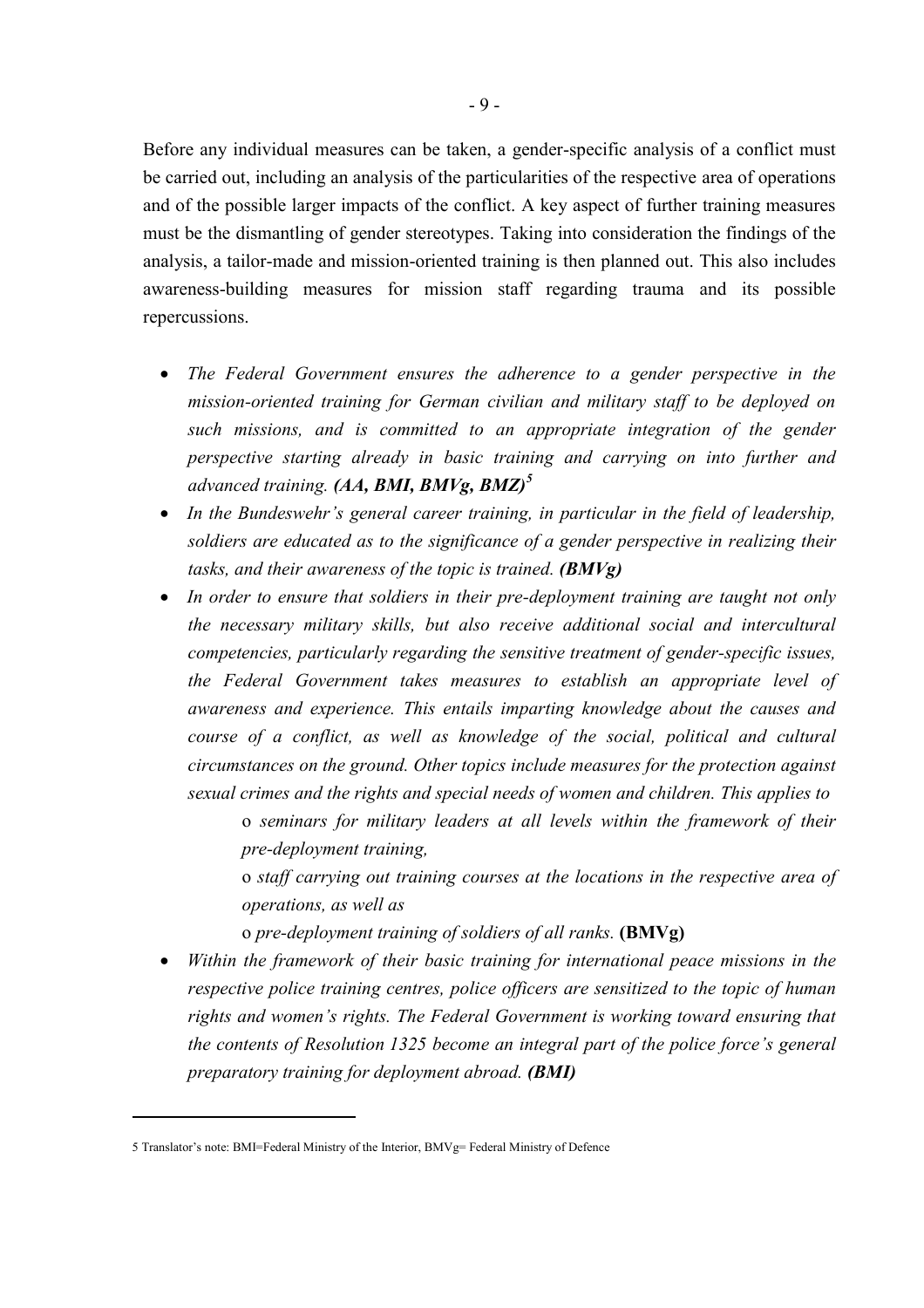*The Federal Government ensures that the preparation of civilian staff sent to areas of operation which require crisis prevention, conflict management or post-conflict peacebuilding measures is in line with the targets of Resolution 1325. This applies, inter alia, to the staff of ministries and German missions abroad, to implementing organizations in the field of development cooperation as well as to the Center for International Peace Operations (ZIF). (AA, BMI, BMZ)*

*The ZIF coordinates the project ENTRi (Europe's New Training Initiative for Civilian Crisis Management), which is partly funded by the EU. The aim of ENTRi is the standardization of training programmes offered by the various European training institutions. In this context, a course on "Women, Peace and Security" and "Leadership and Gender" has also been certified. (The courses are not carried out by the ZIF, but by European partner organizations).*

- *The entities responsible for pre-deployment training share experience and knowledge and offer training for course leaders that integrates gender-specific aspects into the preparation for peace support operations.* **(AA, BMVg, BMZ)**
- *Appropriate interministerial further training measures offered by entities responsible for pre-deployment training ensures that gender-based aspects are integrated into the basic, advanced and continuing training of teaching staff, and that a harmonization of the training programme regarding these aspects is achieved.* **(AA, BMI, BMVg, BMZ)**

*In July 2012, the Baden-Württemberg Police Academy in Wertheim hosted the first-ever course on "Women, Peace, and Security". This course, which was conceived of by the ZIF, the police force and the Bundeswehr, is open to participants from civil society, from the Bundeswehr and from the police forces. It focuses primarily on the gender-specific requirements that exist in conflicts and will be included in the regular selection of courses.*

- *The Federal Government allows foreign participants to take part in appropriate training and further training measures relating to Resolution 1325. (AA, BMI, BMZ)*
- *The Federal Government, at UN, EU, OSCE and NATO levels, promotes the development and application of uniform guidelines for appropriate conduct by mission staff (code of conduct). It supports the United Nations' "Ten Rules: Code of Personal Conduct for Blue Helmets". In addition, at EU level, it supports the*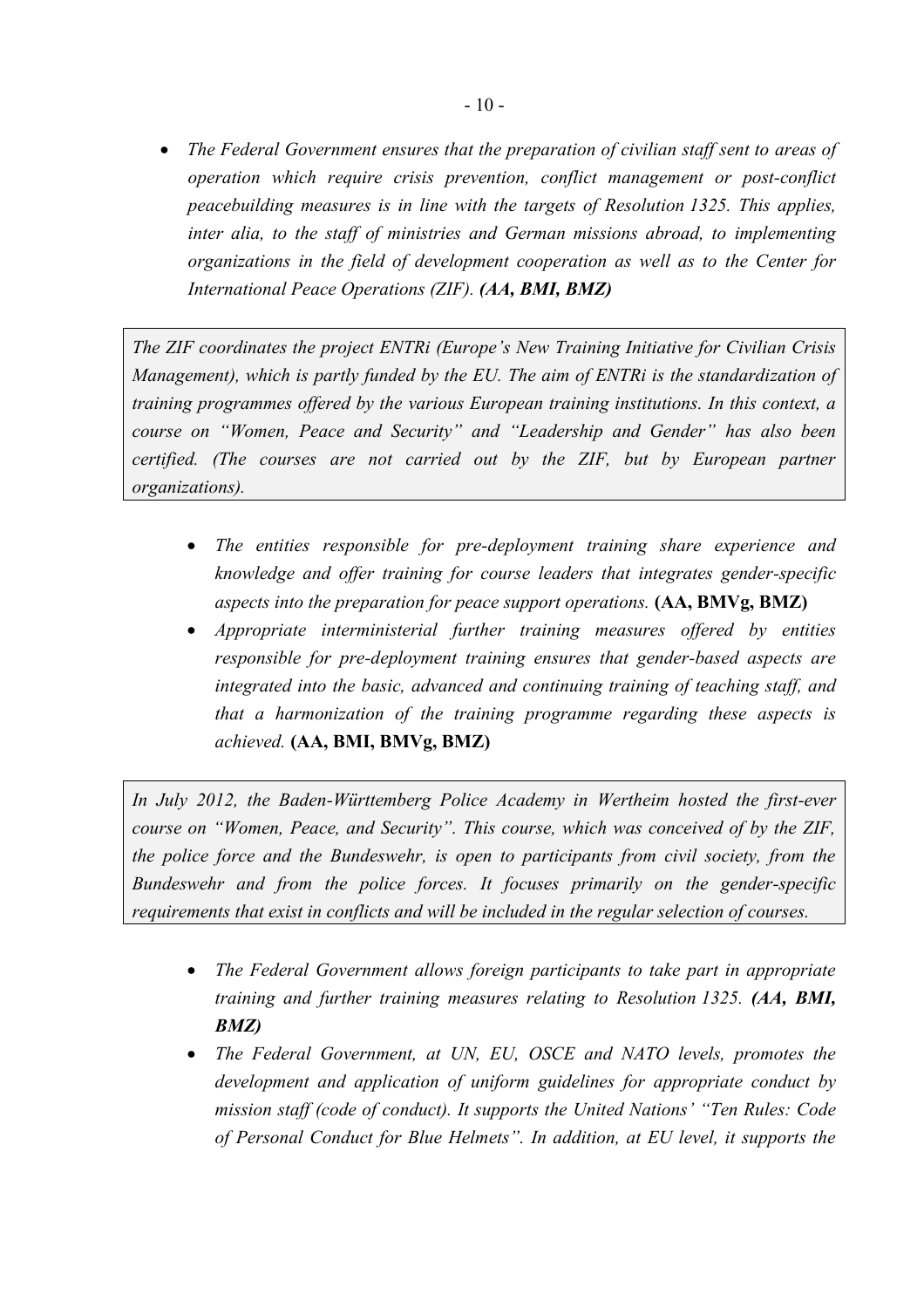*"Generic Standards of Behaviour for Common Security and Defence Policy Operations" and at NATO level the "NATO Standards of Behaviour". (AA, BMI, BMVg)*

- It is committed to an appropriate sanctioning of its own staff for violations of *relevant rules of conduct, taking national laws into account. (BMI, BMVg)*
- The Federal Government ties its support for German aid organizations to their *commitment to uphold binding rules of conduct.* **(AA)**
- *The Federal Government fundamentally supports the establishment of internationally staffed gender advisor positions for peace missions.* **(AA, BMVg)**

#### **3. Participation**

There must be greater participation of women in all aspects of crisis prevention, conflict management and post-conflict peacebuilding. A number of reports by the United Nations Secretary-General have shown that the participation of women leads to more advantageous and long-term results. To this end, the top positions in international peace missions and mediator positions in peace negotiations must be staffed to a greater degree by women. Women and men must ensure the integration of gender-specific issues in the work of the United Nations and of other international organizations. Peace missions must involve local women and women's organizations and incorporate gender-specific topics. Networking with and between local and regional peace organizations is a key to long-term success.

- *The Federal Government supports initiatives that improve the career opportunities of women within the framework of gender equality in the security sector. (AA, BMI, BMVg)*
- *It promotes measures aimed at increasing the proportion of women on German military, police and civilian staff in conflict management operations abroad, and in doing so devotes particular attention to the special needs of women. (AA, BMI, BMVg)*

*Since 2001, women have had the possibility of conducting voluntary service in the Bundeswehr. According to the Act on the Enforcement of Equal Opportunities for Female and Male Military Personnel of the Bundeswehr, the aim is a proportion of 50% female soldiers in the medical corps and 15% female soldiers in all other career paths.*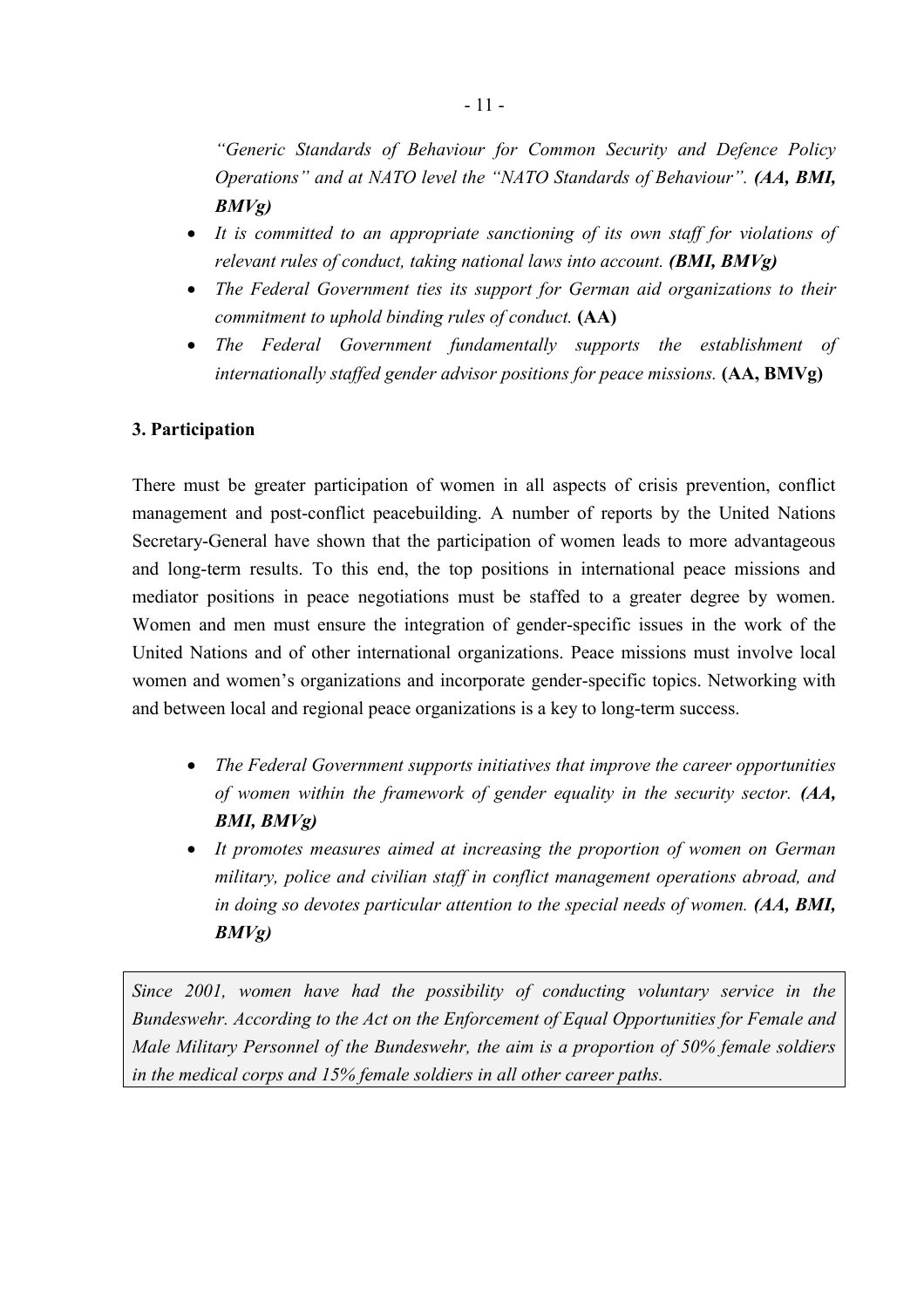- *The Federal Government actively supports the appropriate involvement of women and women's groups at local, regional and national levels in entities charged with the implementation of peace agreements. Insofar as possible, it ties its funding to the equal consideration of both sexes. It promotes measures that allow women and women's groups to play a role in peace processes. In this context, it supports further training programmes, panel discussions and capacity-building measures for women in the areas of security and defence as well. (AA, BMI, BMVg, BMZ)*
- *The Federal Government supports the involvement of women's rights organizations and women's peace organizations at provincial and municipal levels in the development and implementation of regional peace plans and processes.* **(AA, BMFSFJ, BMI, BMZ)<sup>6</sup>**
- *At the same time it is committed to facilitating and promoting the participation of women who, due to insufficient language competency or lack of knowledge of decision-making structures and ways to be involved, are excluded from processes of international crisis management.* **(AA, BMZ)**
- *The Federal Government promotes the political participation of particularly disadvantaged women, for example of internally displaced women, handicapped women or members of ethnic or other minorities.* **(AA, BMZ)**

*The Federal Ministry for Economic Cooperation and Development (BMZ), together with the Deutsche Gesellschaft für Internationale Zusammenarbeit (GIZ), organized the workshop series "Promoting the participation of women in peace negotiations and political processes following the end of violent conflicts". In this context, women from different countries had the chance to participate in an exchange on successful approaches to promote the participation of women in peace processes and to define common strategies.*

 *Wherever it is involved in a peace mission, the Federal Government systematically promotes the contact between peace missions and local women's organizations, thus activating unused networks to attain the targets of peace support operations and building an awareness among the mission's staff of the special needs of women.*  **(BMI, BMVg)**

<sup>6</sup> Translator's note: BMFSFJ=Federal Ministry for Family Affairs, Senior Citizens, Women and Youth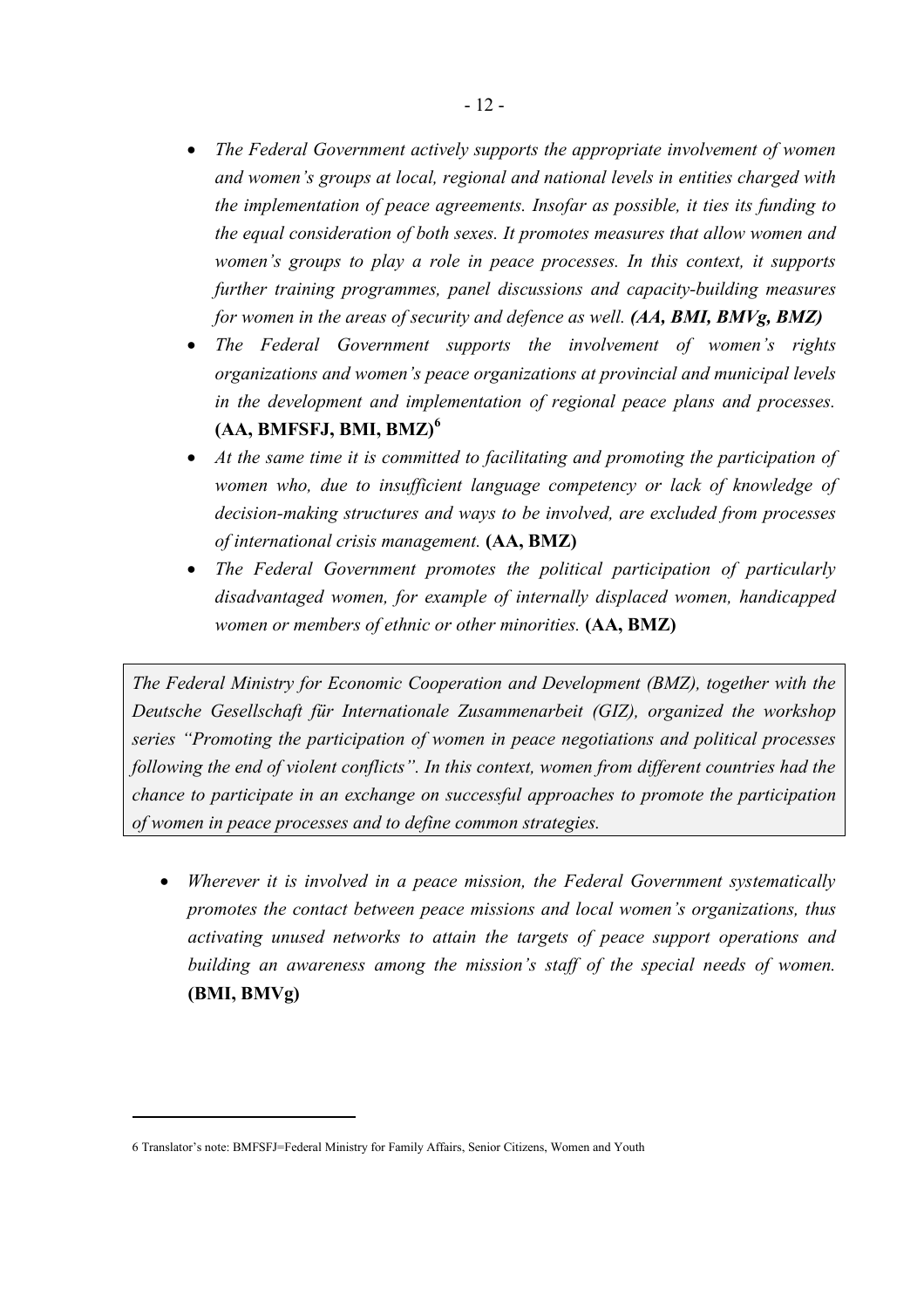#### **4. Protection**

The protection of the civilian population in conflicts, in particular the protection of women and children, is an issue of great concern to the Federal Government. Women and girls must be protected against gender-based violence, and in particular sexual violence, which they are increasingly exposed to during and after conflicts. In addition to women and girls, boys and men who are victims of such violence must also receive psychosocial support and have access to the judiciary system and to fair treatment. Sexual crimes against men, often a taboo issue, need to be addressed. The fight against these crimes means breaking the cycle of victim and perpetrator.

- *The Federal Government is committed to expressly incorporating the protection of women and girls in particular against sexual crimes in the missions of the United Nations, NATO, the OSCE and other organizations, and to combating sexual violence as a component of conflict strategies (for example in the form of mass rape), in particular by employing civilian instruments.* **(AA, BMFSFJ, BMI, BMJ, BMVg, BMZ)**
- *It supports measures aimed at educating the population in conflict or post-conflict regions, making clear that rape or other forms of sexual violence of a similar gravity committed within the framework of widespread or systematic attacks against the civilian population are, as defined by the Rome Statute of the International Criminal Court, considered crimes against humanity or war crimes.* **(AA, BMFSFJ, BMI, BMJ, BMVg, BMZ)**

*On 9 March 2012, a guidebook for United Nations mediators developed by the Department of Peacekeeping Operations (DPKO) in the United Nations Secretariat was presented at the German House in New York. It contains key principles for mediators and negotiation partners who are meant to ensure that the topic of "sexual violence" within the framework of peace processes is dealt with in a comprehensive manner. The guidebook will be included in the training of mediators.*

 *It supports the work of the Special Representatives of the United Nations Secretary-General on sexual violence in conflicts, on children and armed conflicts, on violence against children, and supports the work of the NATO Secretary General's Special Representative for Women, Peace and Security. (AA, BMI, BMJ, BMZ, BMVg)*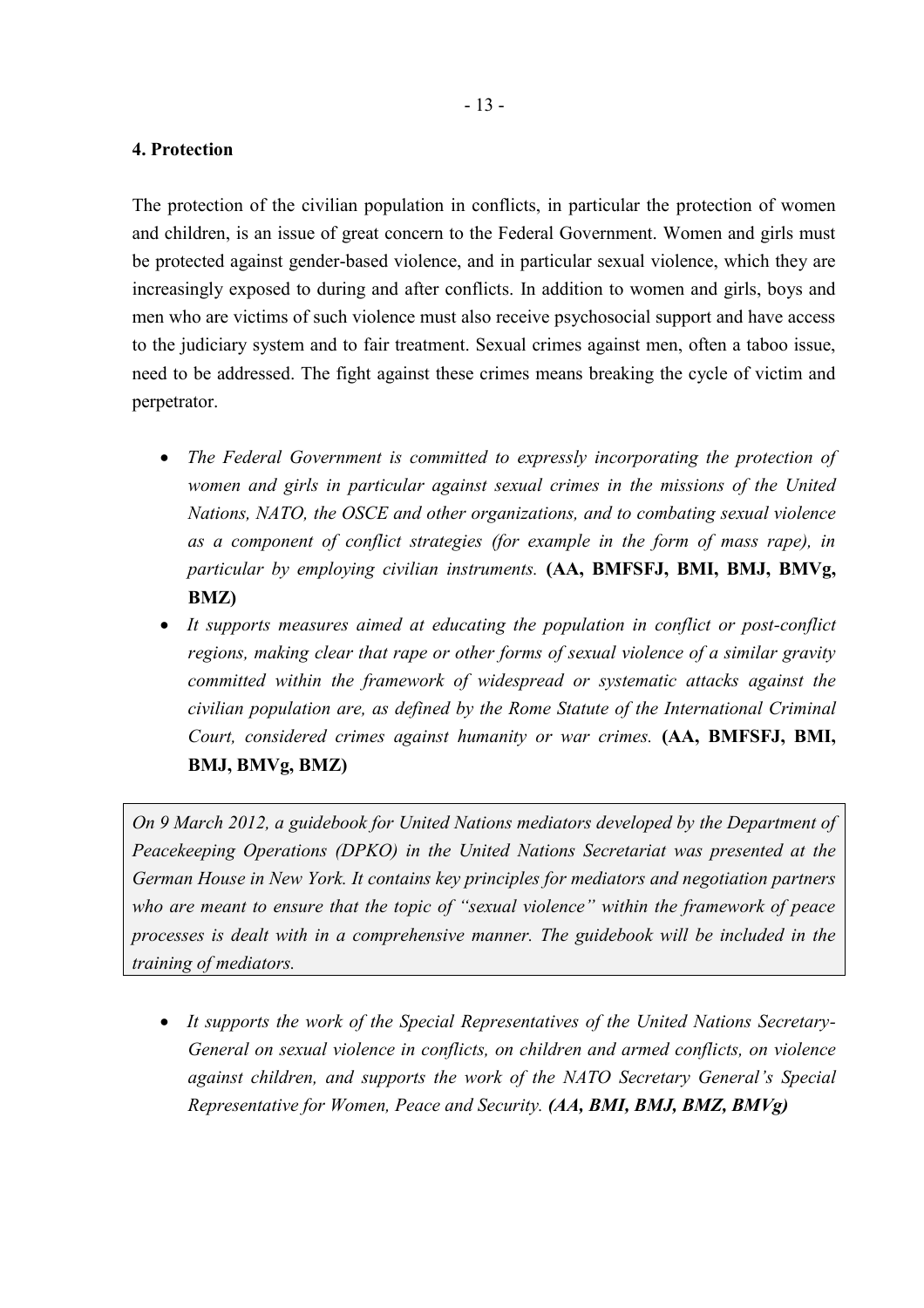- *It is committed to providing psychological and medical care for female excombatants,*<sup>7</sup> *especially minors. (AA, BMZ)*
- *It is committed to ensuring the protection of women and girls in refugee camps, for example during the search for water and firewood. Such protection can, for example, be ensured by security guards in and around refugee camps or through the establishment of an appropriate infrastructure, such as setting up separate sanitary facilities in refugee camps in order to prevent attacks on women and girls. (AA, BMVg, BMZ)*
- *It supports the building of suitable facilities that offer protection to women, for example women's shelters. (AA, BMZ)*
- *It supports the creation of contact points in conflict regions where the civilian population can report on the conduct of mission staff and, if necessary, file complaints. (BMI, BMVg)*
- *In addition, it supports an effective system to investigate disciplinary offences in peace operations. (BMI, BMJ, BMVg)*
- *It promotes the implementation of specific measures for male youths in order to lower the propensity for violence by learning methods of non-violent conflict management. (AA, BMZ)*
- *The Federal Government is working toward integrating a gender perspective into international efforts to curb the proliferation of small arms. Following the end of a conflict, small arms often remain available and affordable and increase the risk of both domestic and sexual violence. The Federal Government makes sure that its project work to combat illegal small arms also takes in consideration gender-specific issues, and in particular secures the involvement of women in the control of small arms. (AA)*

*Germany heads the "Group of Interested States in Practical Disarmament Measures" (GIS). This group provides a forum for exchange through project work and political measures, with the aim of supporting implementation of the United Nations' Programme of Action on Small Arms and Light Weapons, which regularly deals with gender-specific issues. The Federal Government examines projects dealing with the control of small arms with regard to their gender-based relevance, thereby underlining the significance of this aspect.*

<sup>7</sup> A female combatant is not meant here in the narrow sense of the term according to the Geneva Conventions, but refers instead to any female participant in an armed conflict*.*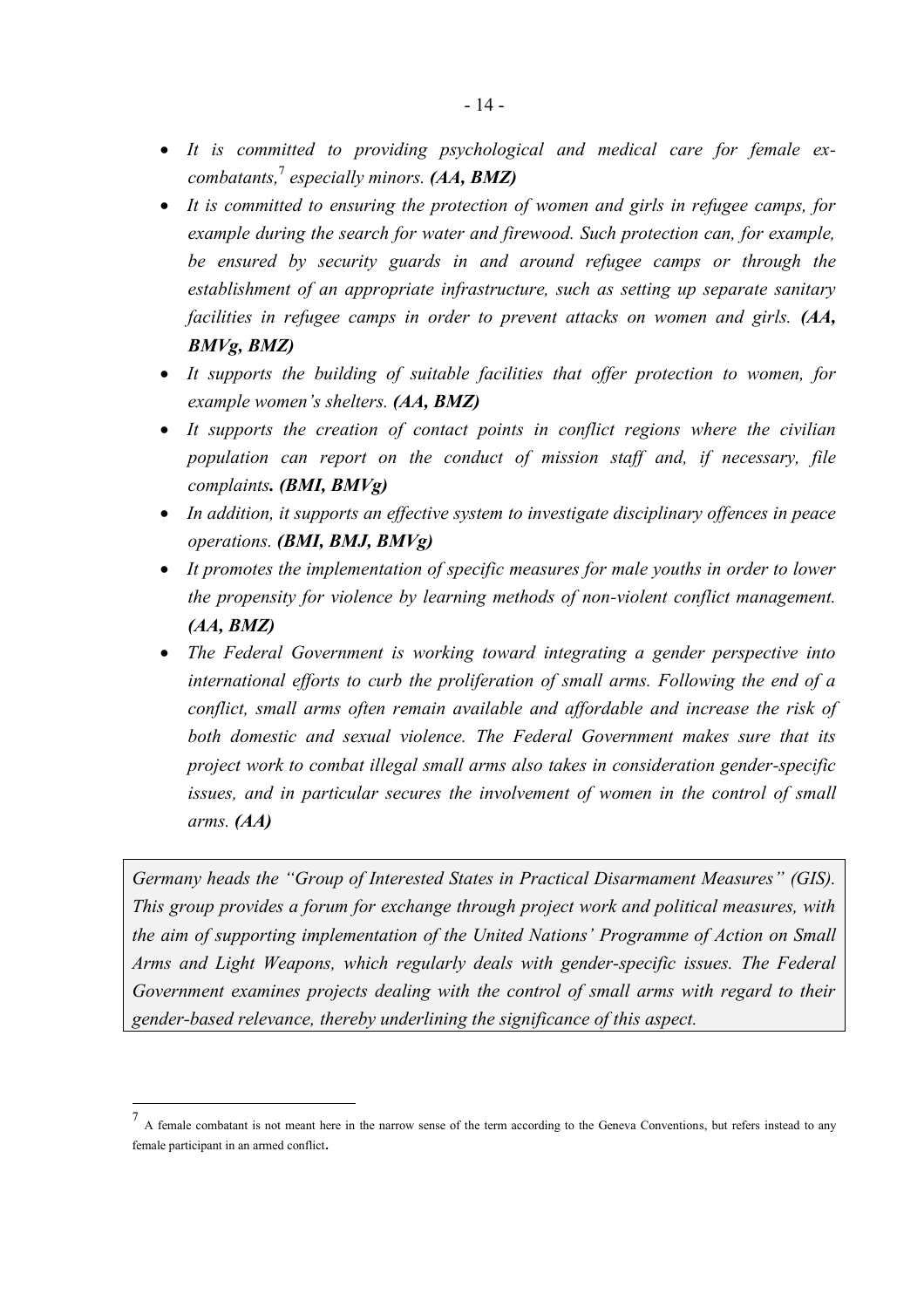- *The Federal Government is actively committed to combating crimes that can occur in intervention areas such as rape and other forms of abuse of minors as well as human trafficking for purposes of sexual exploitation, which may, for example, also be carried out by intervention forces or other international actors. In this context, a key task lies in providing awareness-building measures and appropriate training for medical staff and social workers for the special needs of those affected, while giving special attention to their traumatization. (AA, BMI, BMZ)*
- *It encourages the strengthening of concrete social, medical, psychological and legal support services for victims of rape, abuse of minors and human trafficking for purposes of sexual exploitation, also when the perpetrators are members of the intervention forces, and supports non-governmental organizations that help reintegrate these persons into social and economic life.* **(AA, BMFSFJ, BMZ)**

*A good example of such activities is the project supported by the Federal Government "Social integration of victims of human trafficking/supra-regional" in Bosnia and Herzegovina, Kosovo, Macedonia and Serbia. Its aim is to enable victims of human trafficking and socially vulnerable high-risk groups to profit from improved social services and programmes for ageand gender-specific target groups. The project thereby helps foster the social integration of victims of human trafficking.*

- *Since a working health service has a beneficial effect on the protection of women and girls in the event of a crisis or a conflict, the Federal Government supports partner countries in the improvement of quality, availability and accessibility of these services for women and girls.* **(AA, BMZ)**
- *It makes sure that education about HIV and AIDS is incorporated into the preparation and implementation of peace support activities.* **(AA, BMI, BMVg, BMZ)**
- *It is committed to ensuring the protection of local activists fighting for women's rights and promoting networking between them.* **(AA, BMZ)**
- *It supports civil society organizations in their activities to prevent violence against women and educate the population about such violence. In this context, it also supports men's groups that are actively fighting violence against women.* **(AA, BMZ)**

*The Federal Government supports the CERCAPAZ programme in Colombia, which aims at changing the stereotypical gender roles and violent forms of "machismo". For this purpose, the programme employs a group of young men who call themselves "Los Pelaos". This group uses various forms of communication to educate the population about violence against*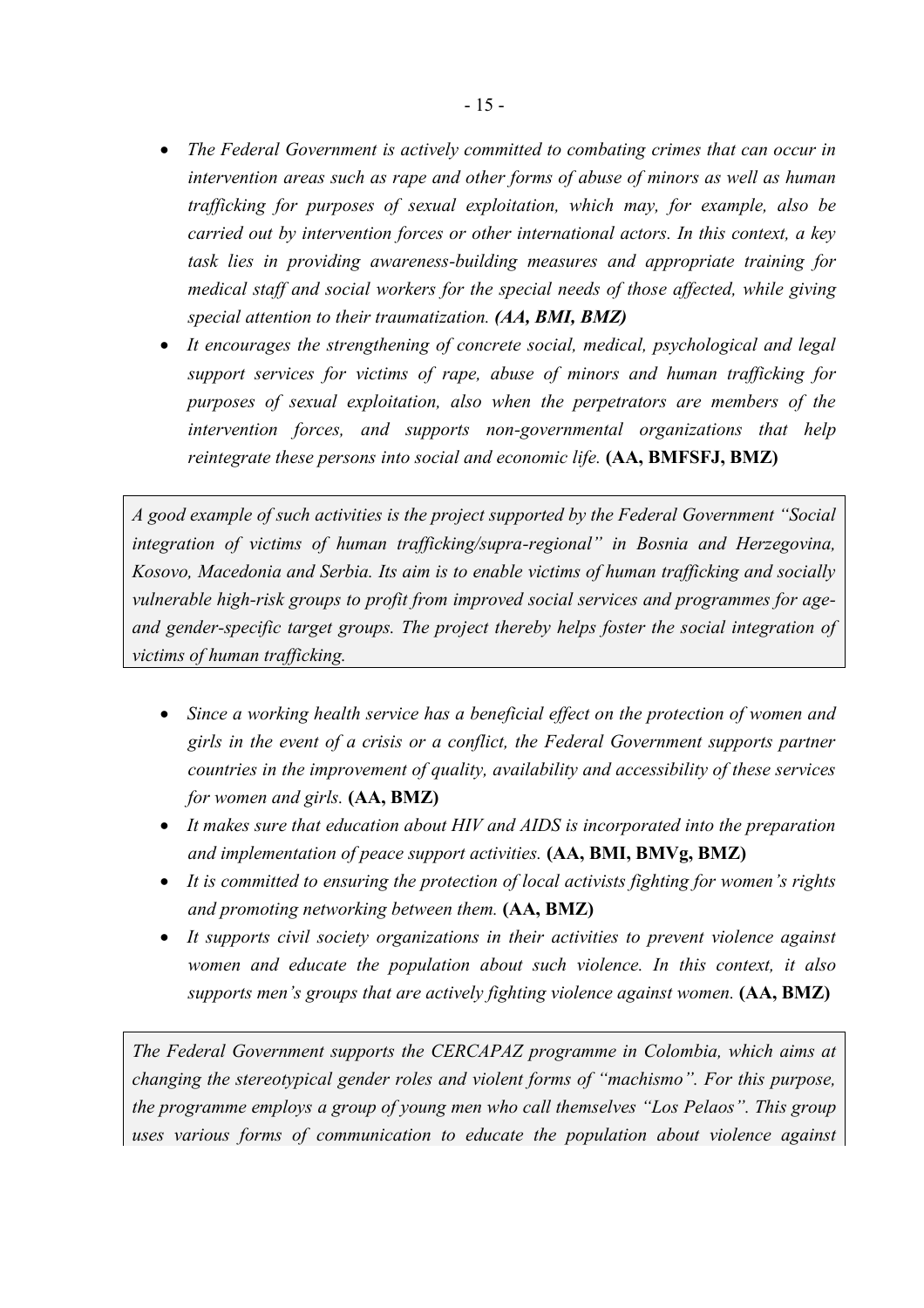*women and to promote a new form of manhood among the younger population by questioning traditional and cultural roles, thereby helping to decrease levels of violence against women.*

#### **5. Reintegration and reconstruction**

1

Women and men must be equally involved in the building of a democratic and just social order.

In order to overcome the maximum levels of hardship and to create provisional structures in the aftermath of a conflict, it is essential in particular that the competencies and the participation of women be quickly utilized and reinforced. By this phase of the conflict *at the latest*, humanitarian aid also plays a central role; of great significance is not only the consideration of women's special needs, but also their participation in the current decisionmaking process. The same applies to measures regarding reparations, reconciliation and truthfinding, as well as to those measures of development cooperation that take on an increasingly important role in the continuing post-conflict phase.

- *The Federal Government takes account of the needs and competencies of women in the humanitarian aid measures it supports, considering them to be a cross-sectoral task within the context of the so-called cluster approach to humanitarian aid coordinated by the United Nations. The needs of women are part of the assessment of humanitarian requirements. (AA, BMZ)*
- *For humanitarian aid measures, financial support by the Federal Government is tied to award procedures that ensure the equal participation of women and take into account their special interests and needs.* **(AA)**
- *Within the framework of its funding strategy, the Federal Government obligates project partners to take into account gender-specific needs in the supplying of relief goods, and to report on the humanitarian measures taken for the respective target group.* **(AA, BMZ)**
- *The Federal Government is committed to securing appropriate psychosocial support for victims of sexual violence in conflicts.* **(AA, BMFSFJ, BMZ)**
- *It promotes the reintegration of women who have been expelled or banished, for example after having become pregnant due to sexual violence.* **(AA, BMFSFJ, BMZ)**
- *It supports the reintegration of female ex-combatants<sup>8</sup> into society, in particular of minors.* **(AA, BMFSFJ, BMZ)**

<sup>8</sup> Here again, the term female combatant is not meant in the narrow sense of the term according to the Geneva Conventions, but instead refers to any female participant in armed conflicts.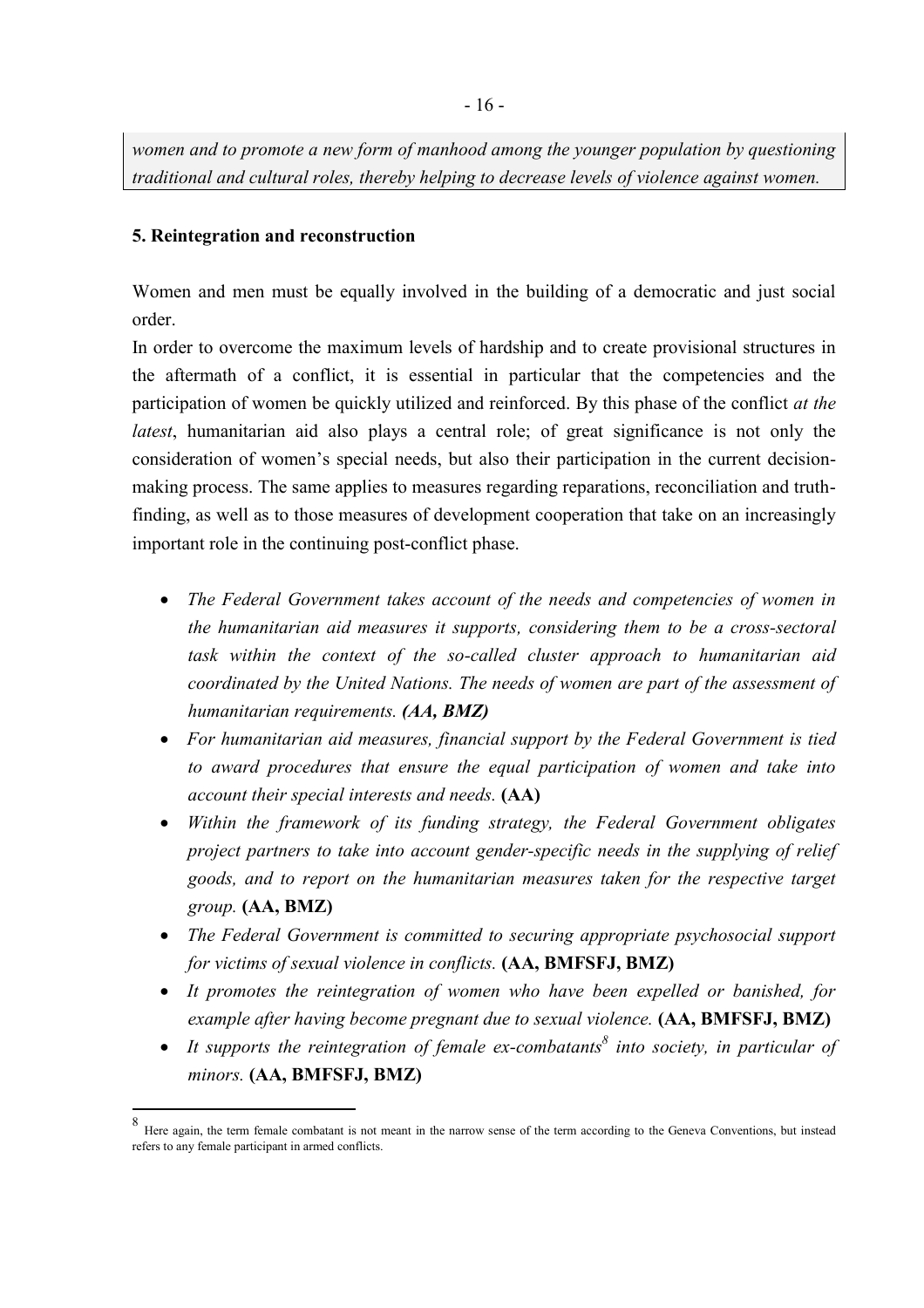*In Uganda, the Federal Ministry for Economic Cooperation and Development supports the non-governmental organization "Youth Social Work Association", which promotes the reintegration of female ex-combatants into society through economic integration and empowerment. In doing so, it applies a holistic approach that uses further training measures, social work, income-generating measures and psychosocial care to meet the needs of particularly vulnerable women.*

- *The Federal Government attaches particular significance to dealing with changes in gender roles that come about as a result of violent conflict, as well as to the shifting relations between the sexes and the resulting problem of domestic violence. (AA, BMFSFJ, BMZ)*
- *It supports women in conflict situations who are without male family members, in order to keep them from drifting into poverty or illegality. This includes supporting women in their pursuit of self-employment and land ownership.* (AA, BMZ)
- *Within the framework of development cooperation, it ensures that reconstruction measures are especially oriented to the needs of women.* **(AA, BMZ)**
- *The Federal Government is committed to the equal access of women to national systems of basic social protection*. **(AA, BMZ)**
- *The Federal Government, also during the phase of reconstruction, is committed to attaining the maximum possible participation of women in the decisions to be made on the ground, as well as a greater proportion of women in leadership positions.* (AA, **BMZ)**
- *It promotes appropriate forms of transitional justice such as truth and reconciliation committees and encourages dialogue between such commissions and women's rights organizations.* **(AA, BMZ)**
- *Insofar as possible, it also is committed, within the framework of transitional justice, to ensuring that reparations and reconciliation take into account the needs of women and girls, and that the topic of "sexual crimes" is not ignored, but rather that these violations of the right to sexual self-determination are dealt with accordingly.* (AA, **BMFSFJ, BMJ, BMZ)**
- *In post-conflict areas, it also supports the reconstruction of institutions of the judiciary and security sectors, while working in particular toward the appropriate investigation into injustice and violence against women in order to prevent an increase and an escalation of violence and discrimination against women.* **(AA, BMFSFJ, BMI, BMJ, BMZ)**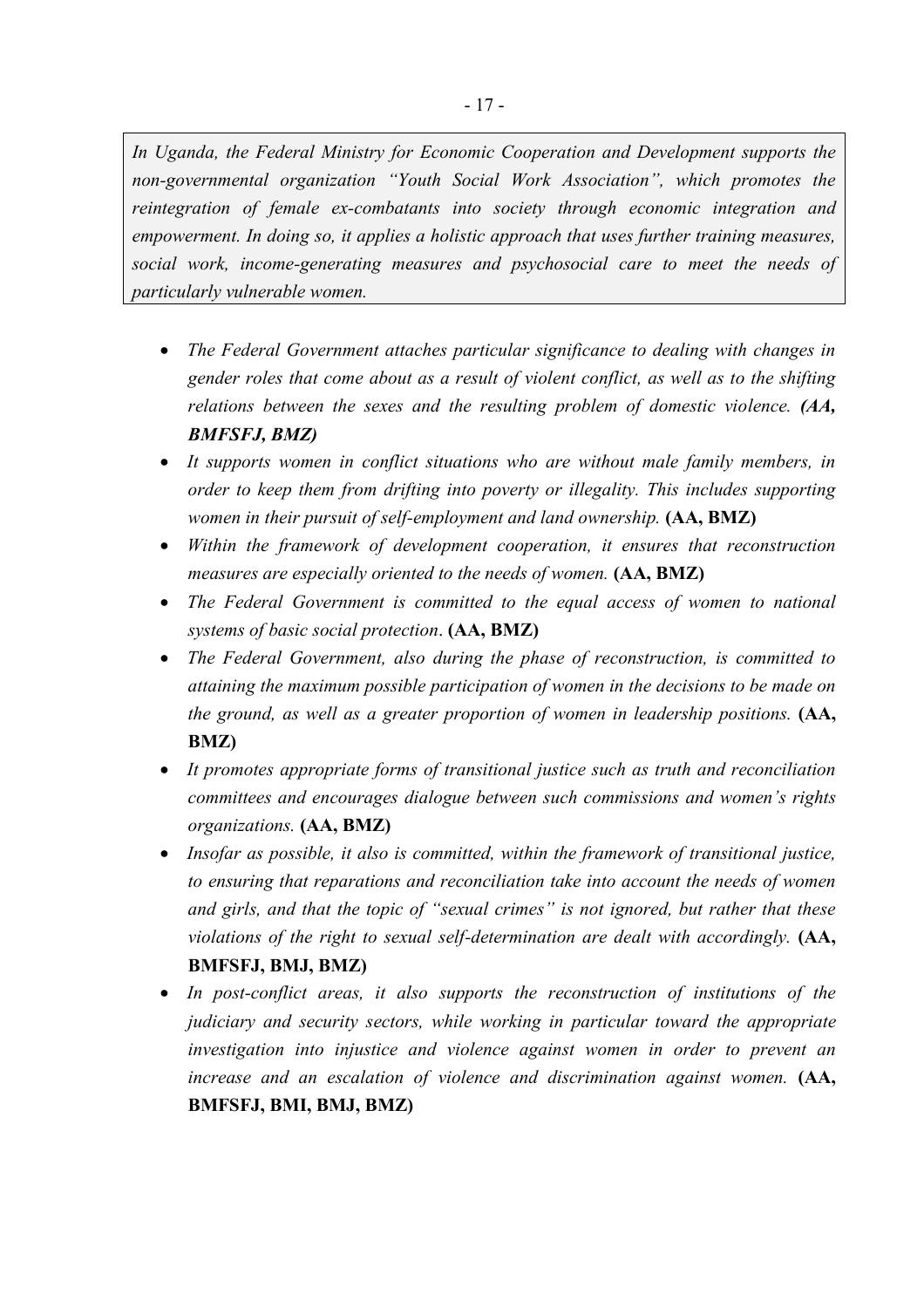• It promotes awareness-building measures and supports the training of staff of *government institutions in conflict countries (in particular staff working in the judiciary and security sectors) with regard to women's rights and gender-based violence, as well as the special requirements of women in post-conflict societies.* (AA, **BMFSFJ, BMZ)**

#### **6. Criminal Prosecution**

Effective criminal prosecution during and after conflicts not only makes a decisive contribution toward strengthening the rule of law, it can also help cement long-term peace. Women benefit to a particular degree from the expansion of international penal jurisdiction in and after conflicts, which is something the Federal Government has been actively supporting for years.

 *The Federal Government supports the prosecution of violent offences against women in conflicts, as well as the organization of an adequate witness protection programme, and encourages the psychological support of witnesses in preparation for court proceedings. (AA)*

*The pre-deployment courses offered by the ZIF for operations abroad in the area of establishing and supporting the rule of law place particular emphasis on the prosecution of sexual crimes and on measures for raising awareness of gender-based violence.*

- *The Federal Republic of Germany is committed to the universality and integrity of the Rome Statute of the International Criminal Court, it advocates the signing of the statute around the world and provides support for its ratification.* **(AA, BMJ)**
- *It is active internationally in promoting an effective implementation of the decisions made by the Kampala Review Conference of the Rome Statute of the International Criminal Court (ICC) and creates, the prerequisites for adapting national criminal*  law accordingly, when this seems appropriate with respect to the principle of *complementarity.* **(AA, BMJ)**
- *With regard to the assignment of legal staff within the framework of international prosecution and jurisprudence, it makes sure that staff are sufficiently aware of gender-specific issues.* **(AA, BMJ)**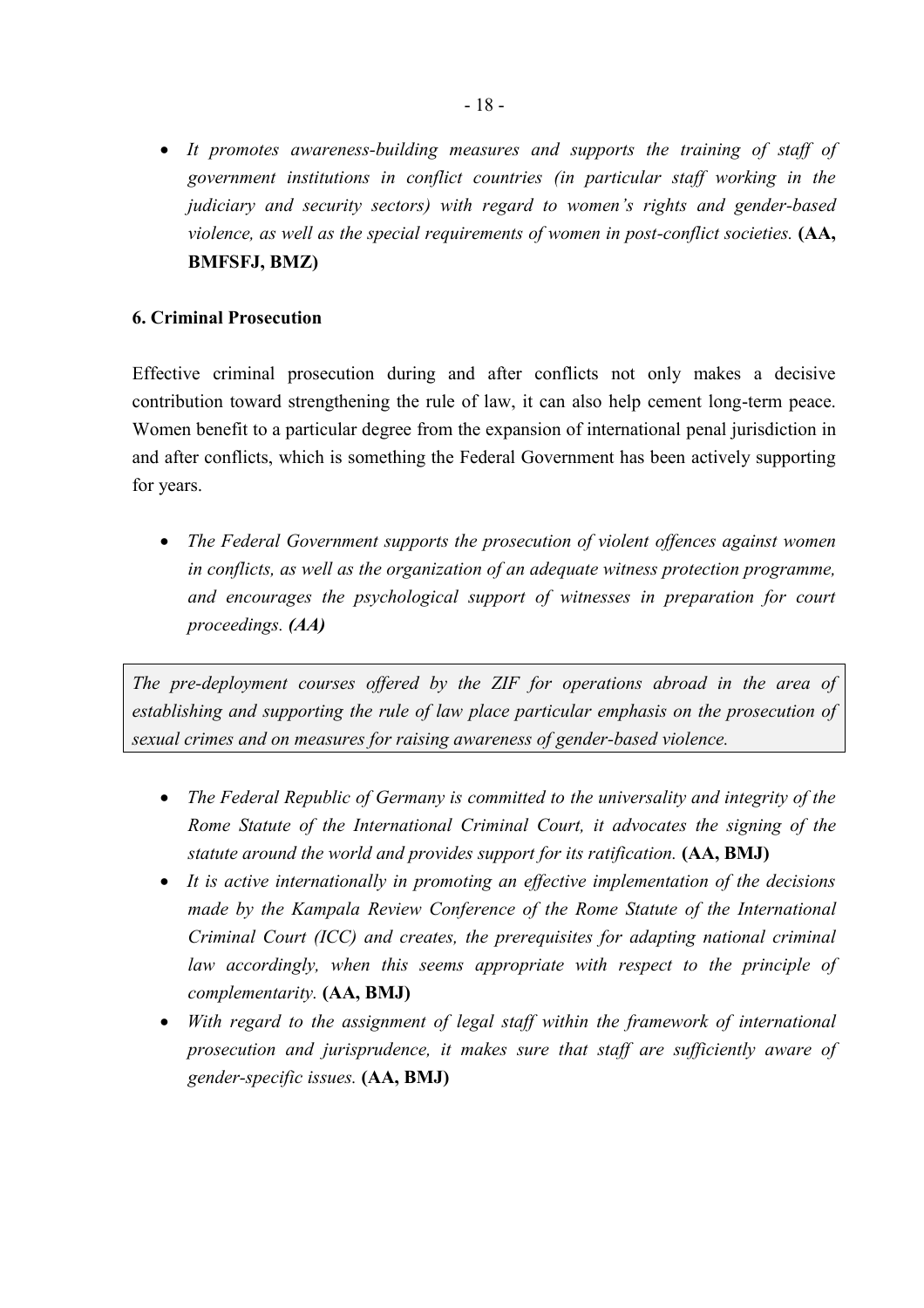*Crimes committed in violation of international law against sexual self-determination and physical integrity are subject to punishment in Germany under the Code of Crimes Against International Law (CCAIL) as crimes against humanity (Sec. 7 CCAIL) or as war crimes (Sec. 8 CCAIL). Although the crimes are described in gender-neutral terms, women and children in particular benefit from this legal protection.*

*Criminal offences falling under the Code of Crimes Against International Law can also be subject to criminal prosecution in Germany even if they have been committed abroad and have no domestic reference. The prosecution lies in the jurisdiction of the Public Prosecutor General at the Federal Court of Justice. This highlights the significance of the objectives pursued with the CCAIL. The Federal Government is therefore optimistic that the prerequisites exist for an effective criminal prosecution of those responsible for crimes against humanity and war crimes, and expressly also such crimes as are committed in conjunction with sexual violence and other forms of violence against women and girls.*

- *The Federal Government promotes the education of women concerning their rights, as well as concerning their access to justice.* **(AA, BMFSFJ, BMJ, BMZ)**
- *It supports government and local authorities in the investigation and prosecution of cases of gender-based violence.* **(AA, BMZ)**
- *It supports legal reforms with the aim of recognizing rape and other forms of genderbased violence as criminal offences.* **(AA, BMFSFJ, BMJ, BMZ)**
- *It offers foreign judicial authorities legal assistance in criminal cases involving sexual violence or other forms of violence against women and girls, as well as in criminal cases before international courts of justice against those responsible for genocide, crimes against humanity and war crimes.* **(AA, BMJ)**

*Within the framework of Germany's cooperation with the African Court on Human and People's Rights (AfCHPR), the Federal Government promotes the appointment of women as prosecutors and judges. It is working toward ensuring that investigations on the ground are carried out by staff trained in gender-specific questions – preferably by female staff.*

 *The Federal Government is working toward ensuring that women and girls, as victims and witnesses to gender-based violence, enjoy sufficient protection in the respective court proceedings. For this purpose, it supports women's organizations on the ground that organize witness protection programmes.* **(AA)**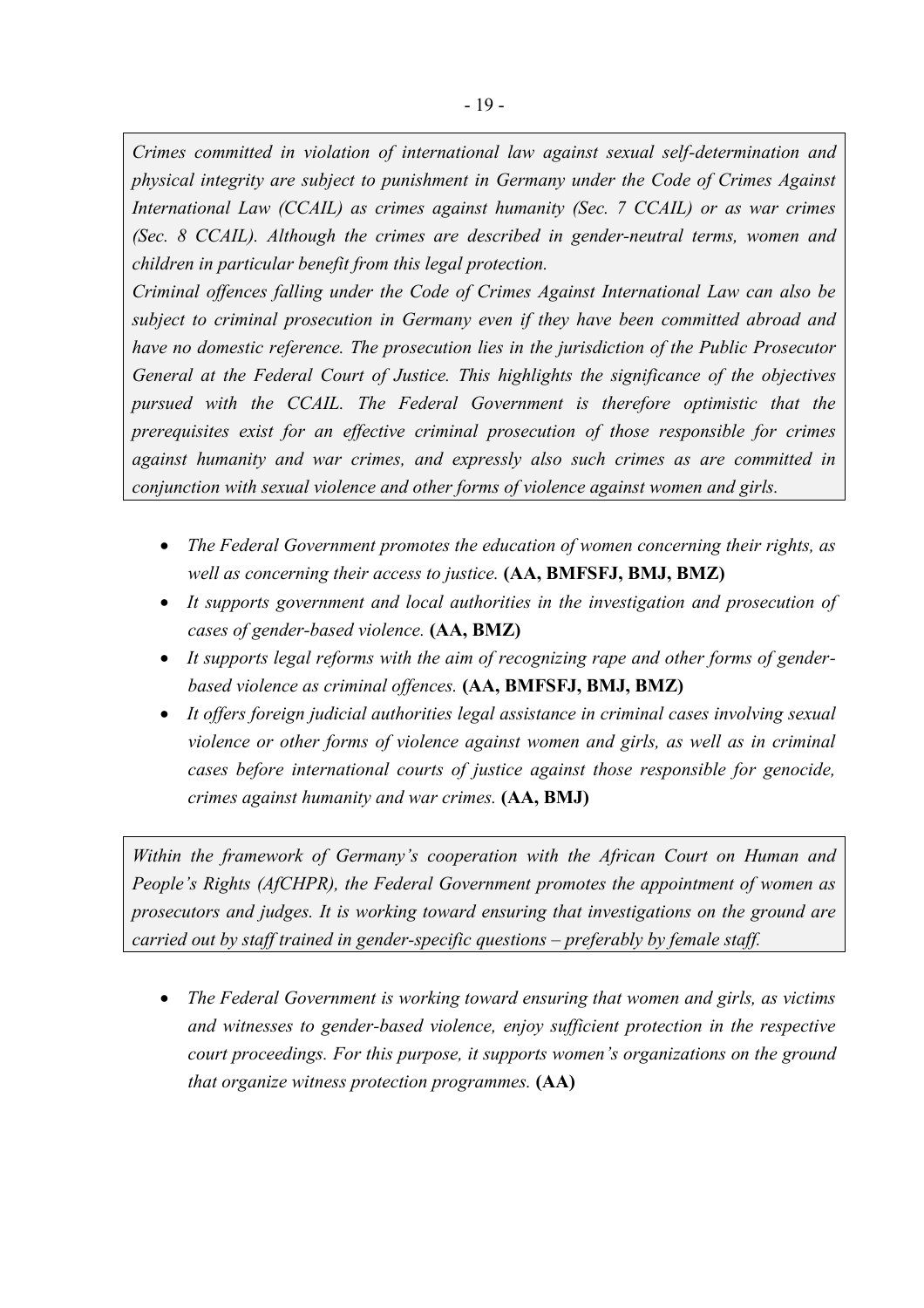*The "Council of Europe Convention on preventing and combating violence against women and domestic violence", adopted on 11 May 2011 with the active participation of the Federal Government, stipulates an end to impunity for those responsible for violence against women and domestic violence, and provides for comprehensive assistance and support for the victims of such violence. It makes clear that there must be protection against gender-based violence and against the impunity of the perpetrators, even in the case of conflicts. Germany signed the convention on 11 May 2011. The Federal Government is currently preparing for the convention's ratification.*

 *The Federal Government is actively engaged in the fight against corruption in criminal proceedings; this applies to cases of corruption both by and in favour of beneficiaries.* **(AA, BMI, BMJ, BMZ)**

#### **IV. Principles of implementation**

**Jurisdiction:** In the year 2009, the ministries in Germany that are involved in the implementation of Resolution 1325 in its various action areas, namely the Federal Foreign Office (AA), the Federal Ministry for Family Affairs, Senior Citizens, Women and Youth (BMFSFJ), the Federal Ministry of the Interior (BMI), the Federal Ministry of Justice (BMJ), the Federal Ministry of Defence (BMVg) and the Federal Ministry for Economic Cooperation and Development (BMZ), established an interministerial working group to coordinate German policy regarding the implementation of Resolution 1325. This working group drafted the present Action Plan in consultation with civil society stakeholders. The implementation of the Action Plan is the responsibility of the Federal Government.

**Resources:** The implementation of Security Council Resolution 1325 and its follow-up resolutions is of great significance to the Federal Government. The ministries working together in the interministerial working group toward the implementation of the resolutions, when employing the funds at their disposal, take into consideration the measures detailed in the National Action Plan.

**Networking:** In its activities toward the implementation of the United Nations Security Council Resolutions on women, peace and security, the Federal Government places great emphasis on the specific perspective and experiences of actors at implementation level, as well as of partner organizations on the ground. In addition to a close networking with civil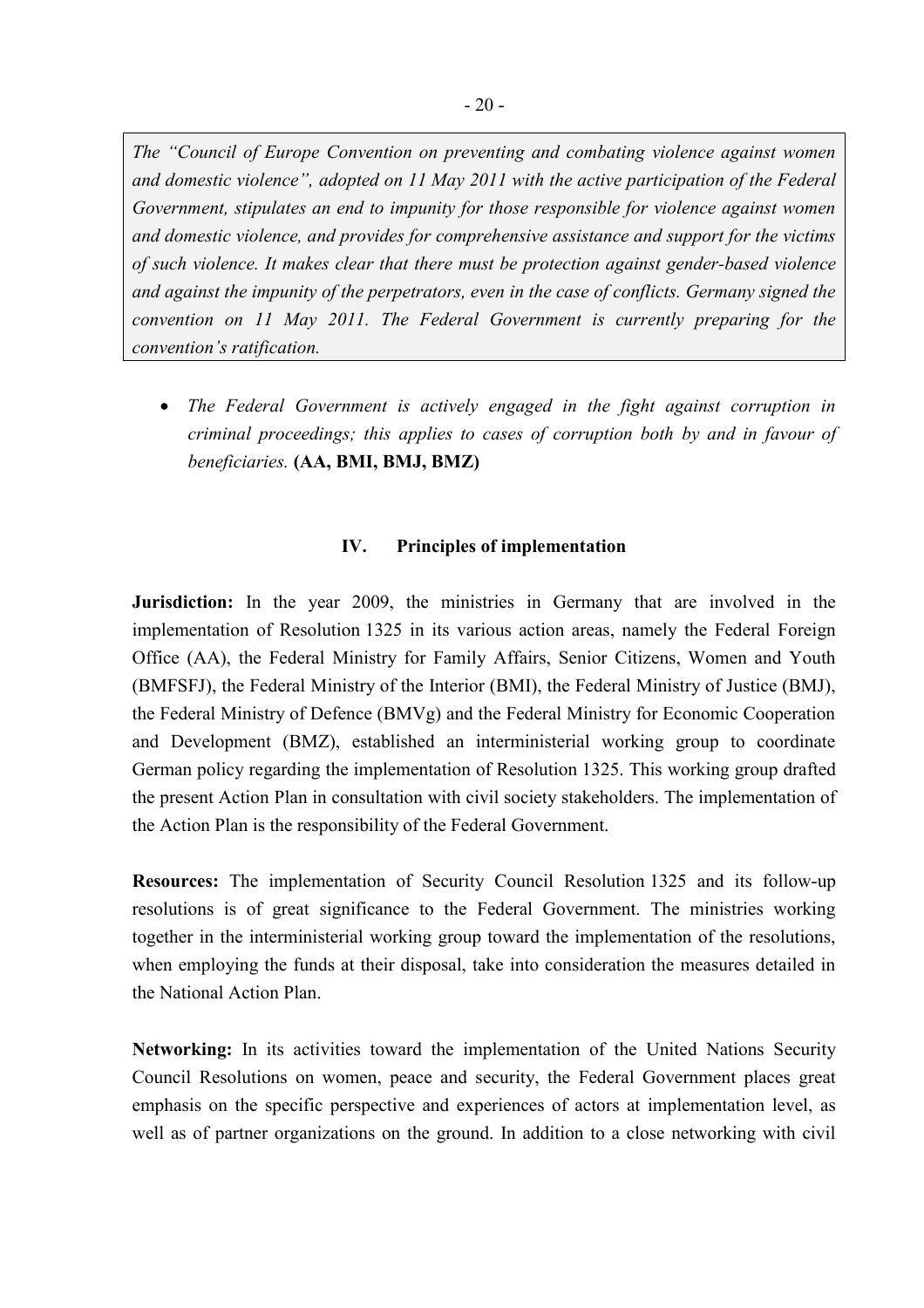society, the Federal Government places particular emphasis on an optimal coordination of activities at international level. For example, in order to avoid redundancies, it supports an efficient coordination of measures between the respective states active on the ground, international organizations and non-governmental organizations.

*Germany is a member of the informal group "Friends of 1325" and the group of friends on "Children and armed conflicts" at the United Nations in New York, and has supported numerous studies of the Policy Evaluation and Training Division of the Department of Peacekeeping Operations (DPKO) in the United Nations Secretariat on the topic "Mainstreaming a Gender Perspective in Multidimensional Peace Operations".*

**UN Women:** Of particular importance is the organization UN Women, established by the United Nations in 2010 to support the interests of women and girls, and especially the organization's action plan that extends across the United Nations system. The Federal Government provides financial support for UN Women and supports the entity in its normative and operative work. At national level, the Federal Government supports and promotes the work of the UN Women national committee, Nationales Komitee Deutschland e. V.

**Civil society:** Resolution 1325 emphasizes the importance of civil society in the implementation of the resolution's targets. The Federal Government shares this view. It repeatedly puts the contents of Resolution 1325 at the centre of dialogue events in various forums involving civil society actors, in particular women's organizations. These events include the conference series of the Federal Foreign Office's "Forum on Global Issues" or the discussion group organized by the Federal Ministry for Economic Cooperation and Development on "Women in Armed Conflict". In conjunction with international conferences and committee meetings, such as the annual meeting of the United Nations Commission on the Status of Women, an exchange of information and opinions between government representatives and civil society stakeholders takes place, which is to be expanded, also with regard to incorporating the contents of Resolution 1325.

The interministerial working group on the implementation of Resolution 1325 will in the future invite representatives of civil society organizations working on this topic to an annual meeting. In this meeting, participants will share information regarding the status of the Action Plan's implementation and discuss proposals for its further development.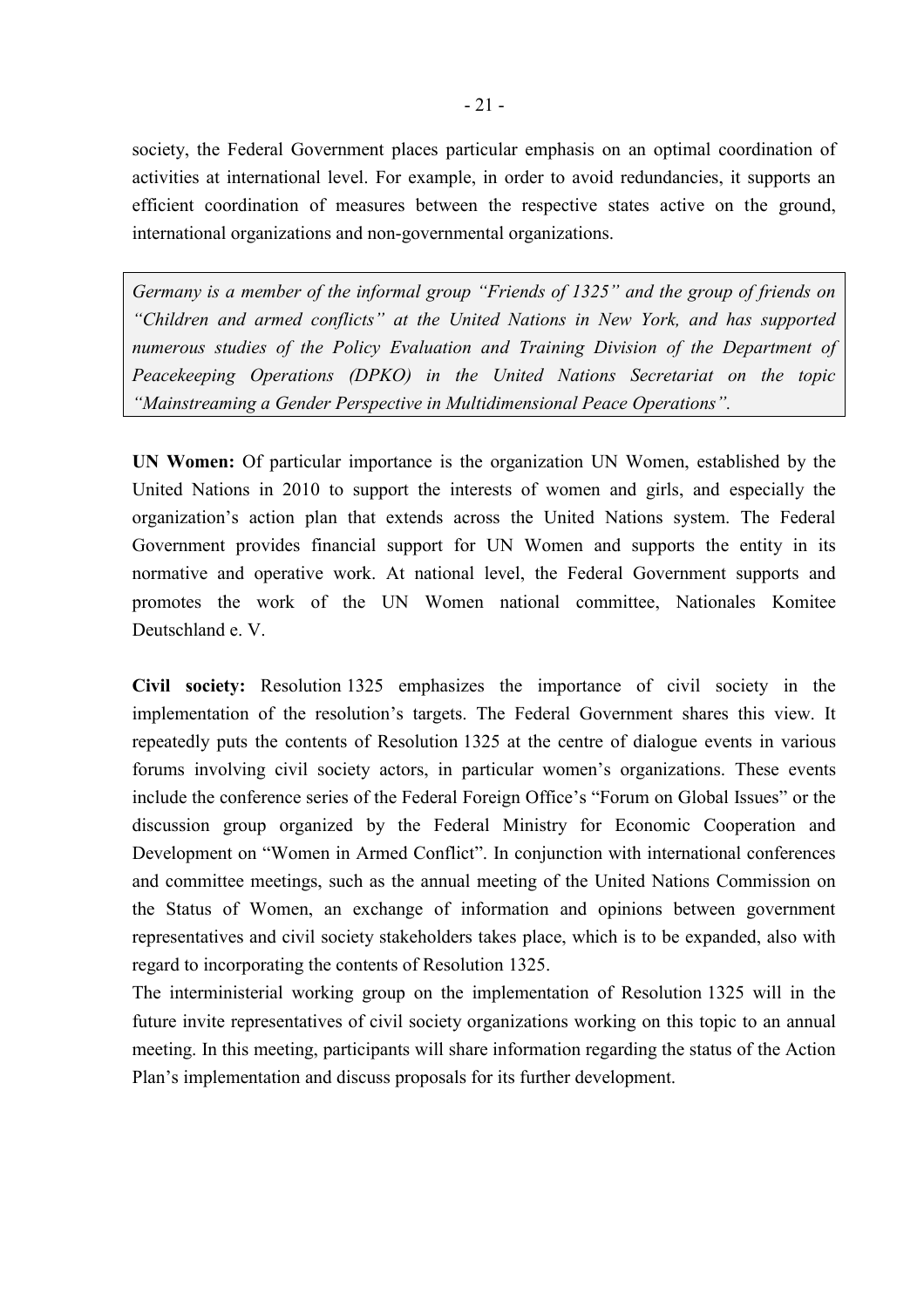**Evaluation:** The Federal Government will continually review the targets and measures envisaged in this Action Plan and report to the German Bundestag on its implementation at the end of the respective validity periods. The corresponding report replaces the previous report to the German Bundestag on the implementation of Resolution 1325, which was compiled every three years, but which will be compiled for the last time in its old form at the end of 2013.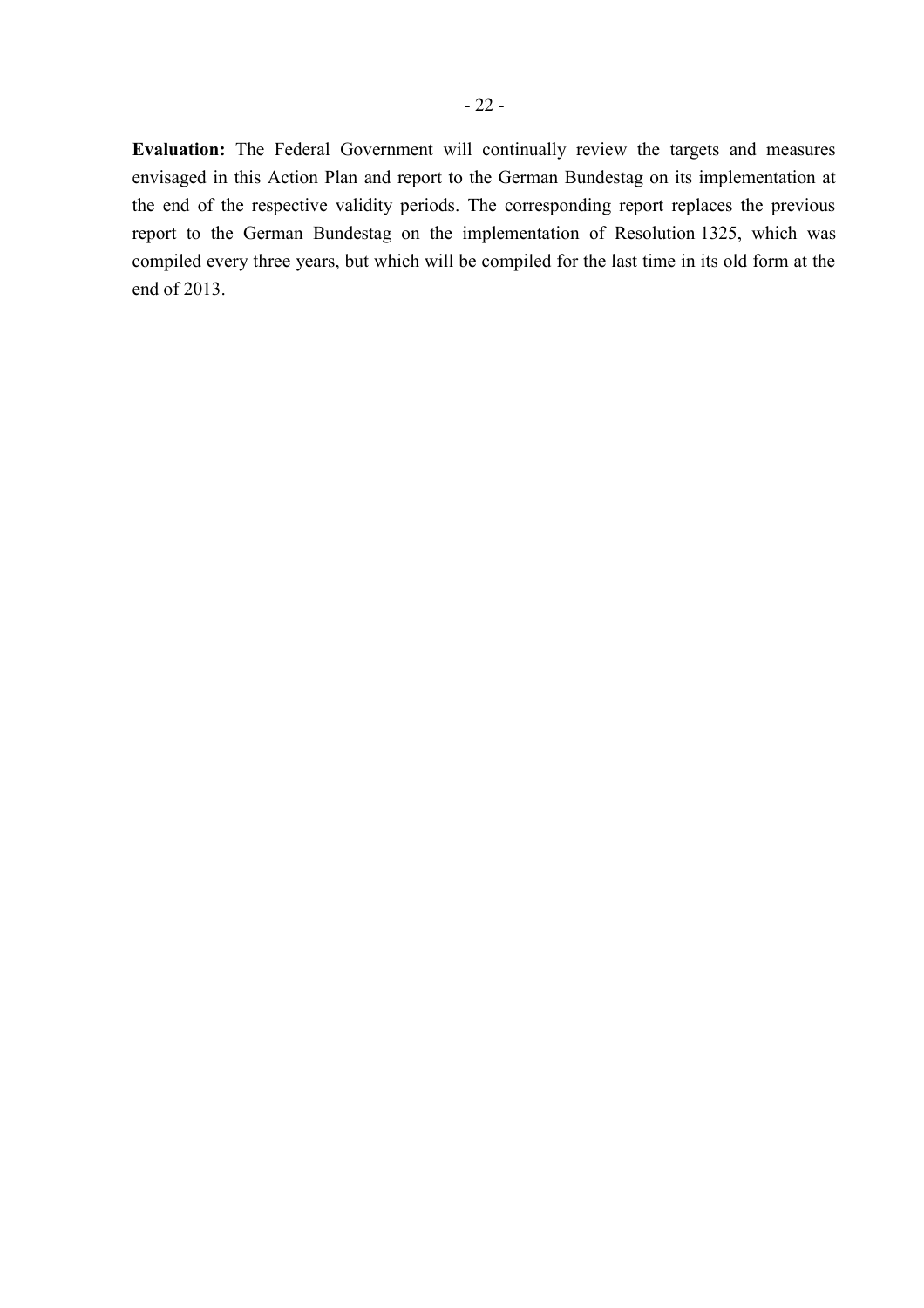**Annex**

# **Indicators for the comprehensive approach to the EU implementation of the United Nations Security Council Resolutions 1325 and 1820 on women, peace and security**

The EU comprehensive approach on the implementation of UNSCR 1325 and 1820 on women, peace and security (doc. 15671/1/08 REV 1) includes a commitment to develop, on the basis of the "Beijing+15" indicators elaborated in 2008, "indicators for progress regarding the protection and empowerment of women in conflict settings and in post-conflict situations". The comprehensive approach also commits to include "women, peace and security considerations" in different existing reporting mechanisms. In line with the operational conclusions from the COHOM meeting of 12-13 April 2010, the informal EU "Women, Peace and Security Task Force" has prepared a draft set of indicators that are listed below.

# **Indicators**

# *A. Action at country and regional level*

- **1. Number of partner countries with whom the EU is engaged in supporting actions on furthering women, peace and security and/or the development and implementation of national action plans or other national policies to implement the UNSC resolutions on women, peace and security**
- **2. Modalities and EU tools, including financial instruments, that the EU has used to support women, peace and security in its partner countries**
- **3. Number of regional level dialogues that include specific attention to women, peace and security in outcome documents, conclusions and targets**
- **4. Number of EU's partner countries in which work on women, peace and security is coordinated between EU partners and/or with other donors, and type of coordination**

# *B. Integrating WPS into EU priority sectors*

**5. Number of projects or programmes in specific sectors – notably SSR, DDR, human rights, civil society, health and education, humanitarian aid and development cooperation – implemented in fragile, conflict or**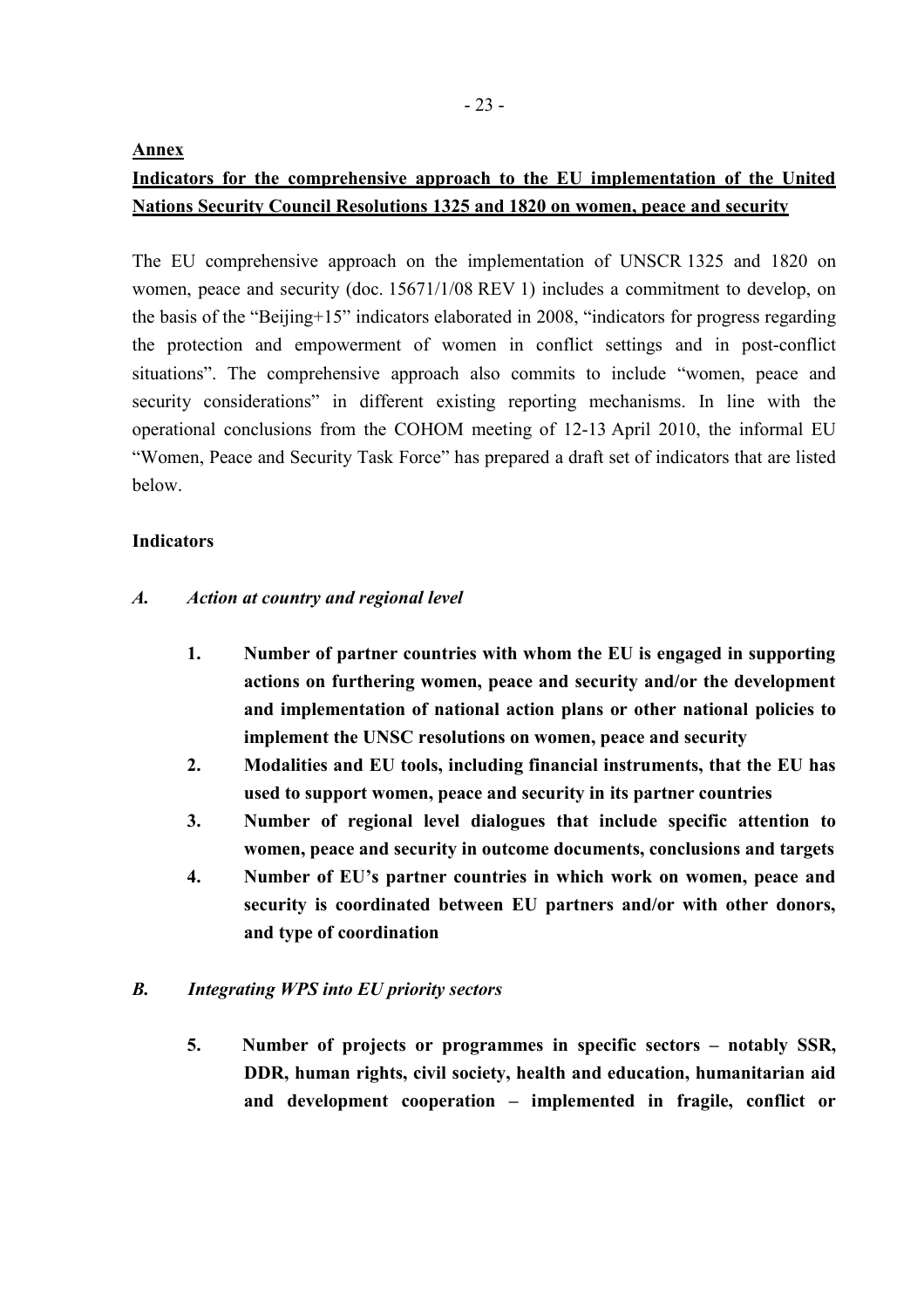post-conflict countries<sup>9</sup> that significantly contribute to gender equality **and women's empowerment or have gender equality as their principal purpose; total amount of this funding and its percentage of cooperation programmes in the respective country**

#### *C. Political support and cooperation with other international actors*

- **6. Number of national action plans or other strategic, national level documents or reporting procedures in EU member states**
- **7. Number and type of joint initiatives and joint programmes at global, regional and national levels with the UN and other organizations such as NATO, OSCE and the African Union or the World Bank and other international financial institutions (IFI) on women, peace and security**

#### *D. Women's participation*

- **8. Number and percentage of women mediators and negotiators and women's civil society groups in formal or informal peace negotiations supported by the EU**
- **9. EU activities in support of women's participation in peace negotiations**
- **10. Number and type of meetings of EU Delegations, EU member states' embassies and CSDP missions with women's groups and/or nongovernmental organizations dealing with women, peace and security issues**
- **11. Proportion of women and men among heads of diplomatic missions and EC delegations, staff participating in UN peacekeeping operations and CSDP missions at all levels, including military and police staff**

#### *E. Common Security and Defence Policy (CSDP)*

**12. Proportion of men and women trained specifically in gender equality among diplomatic staff, civilian and military staff employed by the member states and Community institutions and military and police staff participating in UN peacekeeping operations and CSDP missions**

<sup>-&</sup>lt;br>9 taking into consideration, in particular, the list of countries used by the OECD Development Assistance Committee's international network on conflict and fragility (OECD DAC INCAF)